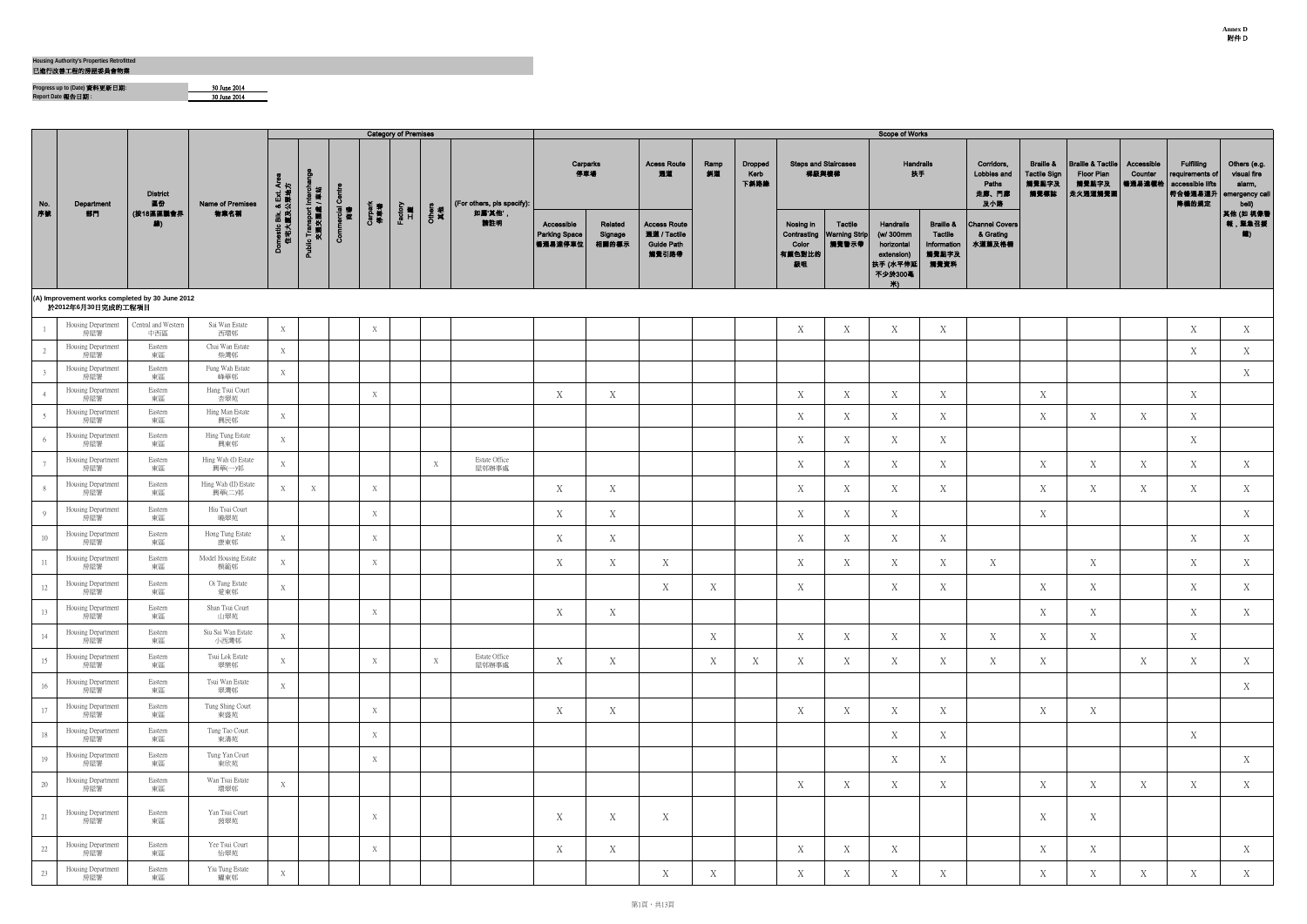**Annex D** 附件 D

|     |                           |                       |                                                                                               |                                    |                                         |                    |                | <b>Category of Premises</b> |              |                            |                                               |                             |                                                                   |            |                         |                                    |                                                        | <b>Scope of Works</b>                                                                   |                                                                 |                                                    |                                                              |                                                                       |                                   |                                                                               |                                                                  |
|-----|---------------------------|-----------------------|-----------------------------------------------------------------------------------------------|------------------------------------|-----------------------------------------|--------------------|----------------|-----------------------------|--------------|----------------------------|-----------------------------------------------|-----------------------------|-------------------------------------------------------------------|------------|-------------------------|------------------------------------|--------------------------------------------------------|-----------------------------------------------------------------------------------------|-----------------------------------------------------------------|----------------------------------------------------|--------------------------------------------------------------|-----------------------------------------------------------------------|-----------------------------------|-------------------------------------------------------------------------------|------------------------------------------------------------------|
| No. | Department                | <b>District</b><br>區份 | Name of Premises                                                                              | ਣੋ ਮੁ                              |                                         | Ō                  |                |                             |              | (For others, pls specify): |                                               | Carparks<br>停車場             | <b>Acess Route</b><br>通道                                          | Ramp<br>斜道 | Dropped<br>Kerb<br>下斜路缘 | <b>Steps and Staircases</b>        | 梯級與樓梯                                                  | <b>Handrails</b><br>扶手                                                                  |                                                                 | Corridors,<br>Lobbies and<br>Paths<br>走廊、門廊<br>及小路 | <b>Braille &amp;</b><br><b>Tactile Sign</b><br>觸覺點字及<br>觸覺標誌 | <b>Braille &amp; Tactile</b><br><b>Floor Plan</b><br>觸覺點字及<br>走火通道觸覺圖 | Accessible<br>Counter<br>  暢通易達櫃枱 | <b>Fulfilling</b><br>requirements of<br>accessible lifts<br> 符合暢通易達升<br>降機的規定 | Others (e.g.<br>visual fire<br>alarm,<br>emergency call<br>bell) |
| 序號  | 部門                        | (按18區區議會界<br>線)       | 物業名稱                                                                                          | omestic Blk. & Ext. /<br>住宅大廈及公眾地力 | Public Transport Interchi<br>交通交属處 / 車站 | erzial<br>商場<br>δī | Carpark<br>停車場 | Factory<br>工廠               | Others<br>其他 | 如属'其他',<br>請註明             | Accessible<br><b>Parking Space</b><br>暢通易達停車位 | Related<br>Signage<br>相關的標示 | <b>Access Route</b><br>通道 / Tactile<br><b>Guide Path</b><br>觸覺引路帶 |            |                         | Nosing in<br>Color<br>有颜色對比的<br>級咀 | <b>Tactile</b><br>Contrasting   Warning Strip<br>觸覺警示帶 | <b>Handrails</b><br>(w/ 300mm<br>horizontal<br>extension)<br>扶手 (水平伸廻<br>不少於300毫<br>Ж). | <b>Braille &amp;</b><br>Tactile<br>Information<br>觸覺點字及<br>觸覺資料 | <b>Channel Covers</b><br>& Grating<br>水道蓋及格柵       |                                                              |                                                                       |                                   |                                                                               | 其他 (如 視像警<br>報,緊急召援                                              |
| 24  | Housing Department<br>房屋署 | Eastern<br>東區         | Yue Wan Estate<br>漁灣邨                                                                         | X                                  |                                         |                    | X              |                             |              |                            | X                                             | X                           |                                                                   | X          | X                       | X                                  | X                                                      | X                                                                                       | X                                                               | X                                                  | X                                                            | X                                                                     | X                                 | X                                                                             | X                                                                |
| 25  | Housing Department<br>房屋署 | Eastern<br>東區         | Yuet Chui Court<br>悅翠苑                                                                        |                                    |                                         |                    | X              |                             |              |                            | X                                             |                             | X                                                                 |            |                         | X                                  | X                                                      | X                                                                                       | X                                                               |                                                    | X                                                            | X                                                                     |                                   |                                                                               | X                                                                |
| 26  | Housing Department<br>房屋署 | Islands<br>離島         | Cheung Kwai Estate<br>長貴邨                                                                     | X                                  |                                         |                    |                |                             |              |                            |                                               |                             |                                                                   | X          |                         | X                                  | X                                                      | X                                                                                       | X                                                               | X                                                  | X                                                            | $X_{-}$                                                               |                                   |                                                                               | X                                                                |
| 27  | Housing Department<br>房屋署 | Islands<br>離島         | Fu Tung Estate<br>富東邨                                                                         | X                                  |                                         |                    |                |                             |              |                            |                                               |                             | X                                                                 | X          |                         | X                                  | X                                                      | X                                                                                       | X                                                               | X                                                  |                                                              |                                                                       |                                   | X                                                                             |                                                                  |
| 28  | Housing Department<br>房屋署 | Islands<br>離島         | Kam Peng Estate<br>金坪邨                                                                        | X                                  |                                         |                    |                |                             |              |                            |                                               |                             |                                                                   | X          |                         |                                    | X                                                      | X                                                                                       | X                                                               |                                                    | X                                                            | $X_{-}$                                                               |                                   | X                                                                             | X                                                                |
| 29  | Housing Department<br>房屋署 | Islands<br>離島         | Lung Tin Estate<br>龍田邨                                                                        | X                                  |                                         |                    |                |                             |              |                            | X                                             | X                           | X                                                                 | X          |                         | X                                  | X                                                      | X                                                                                       | X                                                               | X                                                  |                                                              |                                                                       |                                   | X                                                                             | X                                                                |
| 30  | Housing Department<br>房屋署 | Islands<br>離島         | Nga Ning Court<br>雅寧苑                                                                         | X                                  |                                         |                    |                |                             |              |                            |                                               |                             |                                                                   | X          |                         | X                                  |                                                        | X                                                                                       | X                                                               | X                                                  | X                                                            | X                                                                     |                                   | X                                                                             |                                                                  |
| 31  | Housing Department<br>房屋署 | Islands<br>離島         | Ngan Wan Estate<br>銀灣邨                                                                        | X                                  |                                         |                    |                |                             |              |                            | X                                             | X                           | X                                                                 | X          |                         | X                                  | X                                                      | X                                                                                       | X                                                               | X                                                  |                                                              |                                                                       |                                   | X                                                                             | X                                                                |
| 32  | Housing Department<br>房屋署 | Islands<br>離島         | Yat Tung (I) Estate<br>逸東(一)邨                                                                 | X                                  | $\boldsymbol{X}$                        |                    |                |                             |              |                            |                                               |                             | X                                                                 |            | Χ                       | X                                  |                                                        | X                                                                                       | X                                                               | X                                                  |                                                              |                                                                       |                                   | X                                                                             |                                                                  |
| 33  | Housing Department<br>房屋署 | Islands<br>離島         | Yat Tung (II) Estate<br>逸東(二)邨                                                                | X                                  |                                         |                    |                |                             |              |                            |                                               |                             | X                                                                 |            | X                       |                                    |                                                        |                                                                                         | X                                                               |                                                    | X                                                            | X                                                                     |                                   | X                                                                             | X                                                                |
| 34  | Housing Department<br>房屋署 | Kowloon City<br>九龍城   | Headquarter Buildings<br>$\left( \frac{\text{Blocks}}{\text{1} - 4} \right)$<br>總部大樓 (第一至第四座) |                                    |                                         |                    |                |                             | X            | Office Building<br>辦公大樓    |                                               |                             | X                                                                 | X          |                         | X                                  | X                                                      | X                                                                                       |                                                                 |                                                    | X                                                            | X                                                                     | X                                 | X                                                                             | X                                                                |
| 35  | Housing Department<br>房屋署 | Kowloon City<br>九龍城   | Chun Man Court<br>俊文苑                                                                         |                                    |                                         |                    | X              |                             |              |                            | X                                             | X                           |                                                                   |            |                         |                                    | Х                                                      | Χ                                                                                       | X                                                               |                                                    |                                                              |                                                                       |                                   | X                                                                             | X                                                                |
| 36  | Housing Department<br>房屋署 | Kowloon City<br>九龍城   | Ho Man Tin Estate<br>何文田邨                                                                     | X                                  | X                                       |                    |                |                             |              |                            |                                               |                             | $\boldsymbol{\mathrm{X}}$                                         | X          | X                       | X                                  | X                                                      | X                                                                                       | X                                                               |                                                    |                                                              |                                                                       |                                   | $\mathbf X$                                                                   | X                                                                |
| 37  | Housing Department<br>房屋署 | Kowloon City<br>九龍城   | Hung Hom Estate<br>紅磡邨                                                                        | X                                  |                                         |                    |                |                             |              |                            |                                               |                             |                                                                   |            |                         |                                    |                                                        | X                                                                                       | X                                                               | X                                                  |                                                              |                                                                       |                                   | X                                                                             | X                                                                |
| 38  | Housing Department<br>房屋署 | Kowloon City<br>九龍城   | Ma Tai Wai Estate<br>馬頭圍邨                                                                     | X                                  |                                         |                    | X              |                             |              |                            | X                                             | X                           | X                                                                 | X          |                         | X                                  | X                                                      | X                                                                                       | X                                                               |                                                    |                                                              |                                                                       |                                   |                                                                               | X                                                                |
| 39  | Housing Department<br>房屋署 | Kowloon City<br>九龍城   | Oi Man Estate<br>愛民邨                                                                          | X                                  |                                         |                    |                |                             | X            | Community Hall<br>社區會堂     |                                               |                             |                                                                   | X          |                         | Χ                                  | Χ                                                      | X                                                                                       | X                                                               |                                                    |                                                              |                                                                       |                                   | X                                                                             | X                                                                |
| 40  | Housing Department<br>房屋署 | Kowloon City<br>九龍城   | Sheung Lok Estate<br>常樂邨                                                                      | X                                  |                                         |                    | X              |                             |              |                            | X                                             | X                           |                                                                   |            |                         |                                    | X                                                      |                                                                                         | X                                                               |                                                    |                                                              |                                                                       |                                   | X                                                                             | X                                                                |
| 41  | Housing Department<br>房屋署 | Kwai Tsing<br>葵青      | Cheung Ching Estate<br>長青邨                                                                    | X                                  |                                         | X                  | X              |                             |              |                            | X                                             | X                           | X                                                                 | X          | X                       | X                                  | X                                                      | X                                                                                       | X                                                               | X                                                  | X                                                            | X                                                                     |                                   | X                                                                             | X                                                                |
| 42  | Housing Department<br>房屋署 | Kwai Tsing<br>葵青      | Cheung Fat Estate<br>長發邨                                                                      |                                    |                                         |                    |                |                             | X            | Promenade<br>廣場            |                                               |                             |                                                                   |            |                         |                                    |                                                        |                                                                                         |                                                                 | X                                                  |                                                              |                                                                       |                                   |                                                                               | X                                                                |
| 43  | Housing Department<br>房屋署 | Kwai Tsing<br>葵青      | Cheung Hang Estate<br>長亨邨                                                                     | X                                  |                                         |                    |                |                             |              |                            |                                               |                             | X                                                                 | X          | Χ                       | X                                  | X                                                      | X                                                                                       | X                                                               | X                                                  |                                                              |                                                                       |                                   | X                                                                             |                                                                  |
| 44  | Housing Department<br>房屋署 | Kwai Tsing<br>葵青      | Cheung Hong Estate<br>長康邨                                                                     | X                                  | X                                       |                    |                |                             |              |                            |                                               |                             | X                                                                 |            | X                       | X                                  | X                                                      | X                                                                                       | X                                                               |                                                    | X                                                            |                                                                       |                                   | X                                                                             | X                                                                |
| 45  | Housing Department<br>房屋署 | Kwai Tsing<br>葵青      | Cheung On Estate<br>長安邨                                                                       |                                    | X                                       |                    |                |                             |              |                            |                                               |                             | X                                                                 | X          |                         |                                    |                                                        |                                                                                         |                                                                 |                                                    | X                                                            |                                                                       |                                   |                                                                               |                                                                  |
| 46  | Housing Department<br>房屋署 | Kwai Tsing<br>葵青      | Cheung Wang Estate<br>長宏邨                                                                     | X                                  |                                         |                    | X              |                             |              |                            |                                               |                             | X                                                                 |            |                         |                                    | X                                                      | X                                                                                       | X                                                               | X                                                  | X                                                            |                                                                       |                                   | X                                                                             |                                                                  |
| 47  | Housing Department<br>房屋署 | Kwai Tsing<br>葵青      | Chun Shing Factory<br>晉昇工廠大廈                                                                  |                                    |                                         |                    | X              | X                           |              |                            | X                                             | X                           | X                                                                 | X          | X                       | X                                  | X                                                      | X                                                                                       | X                                                               | X                                                  | X                                                            | X                                                                     |                                   | X                                                                             | X                                                                |
| 48  | Housing Department<br>房屋署 | Kwai Tsing<br>葵青      | Kwai Chung Estate<br>葵涌邨                                                                      | X                                  | X                                       | X                  | X              |                             |              |                            | X                                             | X                           | X                                                                 | X          | Χ                       | X                                  | X                                                      | X                                                                                       | X                                                               | X                                                  | X                                                            |                                                                       | X                                 | X                                                                             | X                                                                |
| 49  | Housing Department<br>房屋署 | Kwai Tsing<br>葵青      | Kwai Fong Estate<br>葵芳邨                                                                       | X                                  |                                         |                    |                |                             |              |                            |                                               |                             |                                                                   | X          |                         | X                                  | X                                                      | X                                                                                       | X                                                               | X                                                  |                                                              |                                                                       |                                   | X                                                                             | X                                                                |
| 50  | Housing Department<br>房屋署 | Kwai Tsing<br>葵青      | Kwai On Factory<br>葵安工廠大廈                                                                     |                                    |                                         |                    | X              | X                           |              |                            | X                                             | X                           |                                                                   | X          |                         | X                                  | Х                                                      | X                                                                                       | X                                                               |                                                    | X                                                            | X                                                                     |                                   | X                                                                             | X                                                                |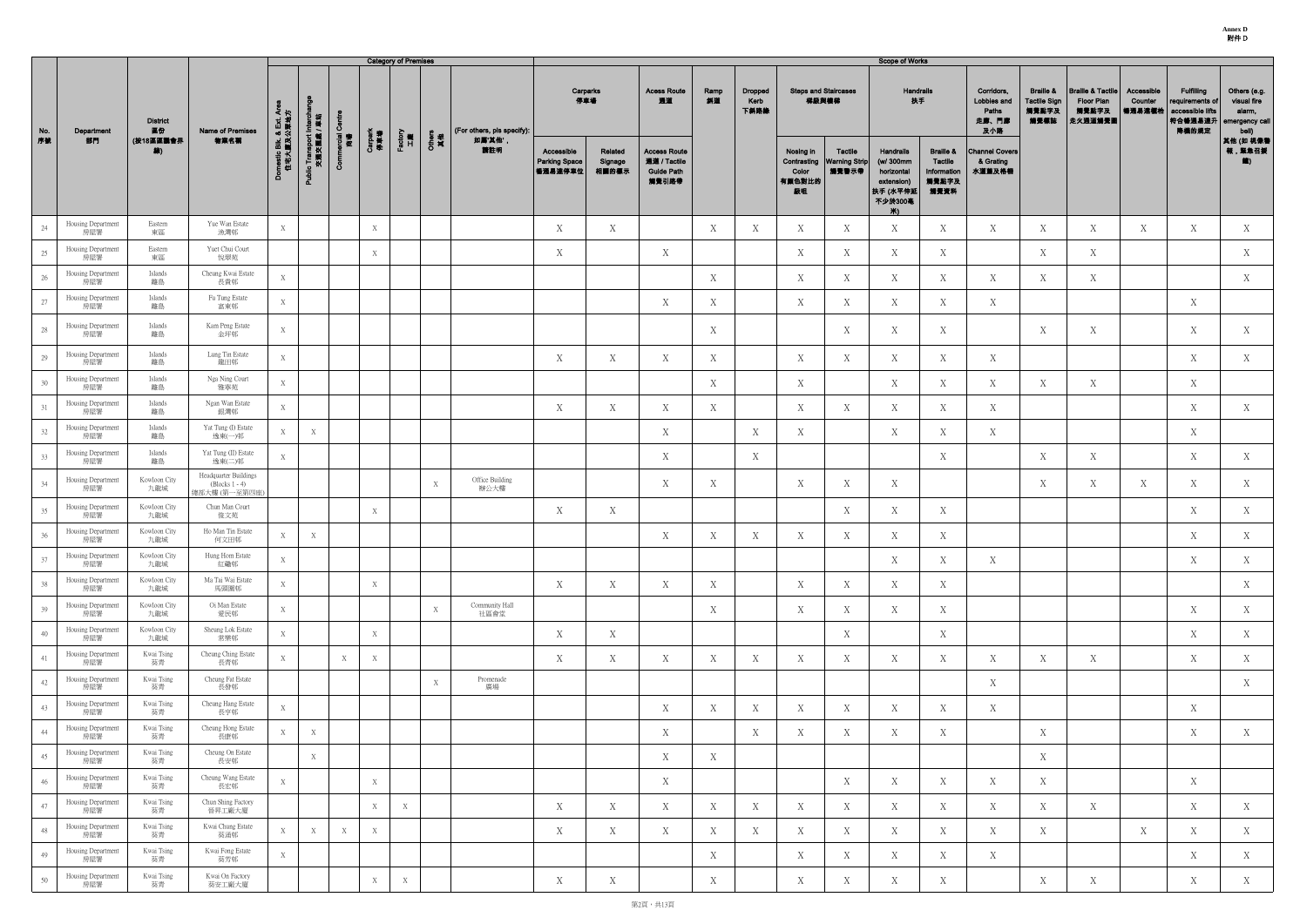**Annex D** 附件 D

|     |                           |                       |                                  |                                      |                                         |                   |                | <b>Category of Premises</b> |              |                            |                                               |                             |                                                                   |            |                         |                                    |                                                        | <b>Scope of Works</b>                                                                    |                                                                        |                                                    |                                                              |                                                                       |                                 |                                                                               |                                                                  |
|-----|---------------------------|-----------------------|----------------------------------|--------------------------------------|-----------------------------------------|-------------------|----------------|-----------------------------|--------------|----------------------------|-----------------------------------------------|-----------------------------|-------------------------------------------------------------------|------------|-------------------------|------------------------------------|--------------------------------------------------------|------------------------------------------------------------------------------------------|------------------------------------------------------------------------|----------------------------------------------------|--------------------------------------------------------------|-----------------------------------------------------------------------|---------------------------------|-------------------------------------------------------------------------------|------------------------------------------------------------------|
| No. | Department                | <b>District</b><br>區份 | <b>Name of Premises</b>          |                                      |                                         | Ō                 |                |                             |              | (For others, pls specify): | 停車場                                           | Carparks                    | <b>Acess Route</b><br>通道                                          | Ramp<br>斜道 | Dropped<br>Kerb<br>下斜路缘 |                                    | <b>Steps and Staircases</b><br>梯級與樓梯                   | Handrails<br>扶手                                                                          |                                                                        | Corridors,<br>Lobbies and<br>Paths<br>走廊、門廊<br>及小路 | <b>Braille &amp;</b><br><b>Tactile Sign</b><br>觸覺點字及<br>觸覺標誌 | <b>Braille &amp; Tactile</b><br><b>Floor Plan</b><br>觸覺點字及<br>走火通道觸覺圖 | Accessible<br>Counter<br>暢通易達櫃枱 | <b>Fulfilling</b><br>requirements of<br>accessible lifts<br> 符合暢通易達升<br>降機的規定 | Others (e.g.<br>visual fire<br>alarm,<br>emergency call<br>bell) |
| 序数  | 部門                        | (按18區區議會界<br>線)       | 物業名稱                             | omestic Blk. & Ext. Are<br>住宅大廈及公眾地方 | Public Transport Intercha<br>交通交匯處 / 車站 | ercial<br>商場<br>δ | Carpark<br>停車場 | Factory<br>工廠               | Others<br>其他 | 如屬'其他',<br>請註明             | Accessible<br><b>Parking Space</b><br>暢通易達停車位 | Related<br>Signage<br>相關的標示 | <b>Access Route</b><br>通道 / Tactile<br><b>Guide Path</b><br>觸覺引路帶 |            |                         | Nosing in<br>Color<br>有顏色對比的<br>級咀 | <b>Tactile</b><br>Contrasting   Warning Strip<br>觸覺警示帶 | <b>Handrails</b><br>(w/ 300mm<br>horizontal<br>extension)<br> 扶手 (水平伸廻<br>不少於300毫<br>Ж). | <b>Braille &amp;</b><br><b>Tactile</b><br>Information<br>觸覺點字及<br>觸覺資料 | <b>Channel Covers</b><br>& Grating<br>水道蓋及格柵       |                                                              |                                                                       |                                 |                                                                               | 其他 (如 視像警<br>報,緊急召援<br>输)                                        |
| 51  | Housing Department<br>房屋署 | Kwai Tsing<br>葵青      | Kwai Shing (East) Estate<br>葵盛東邨 | X                                    |                                         |                   |                |                             |              |                            |                                               |                             | X                                                                 | X          | Х                       | X                                  | X                                                      | X                                                                                        | X                                                                      | X                                                  | X                                                            |                                                                       |                                 | X                                                                             | X                                                                |
| 52  | Housing Department<br>房屋署 | Kwai Tsing<br>葵青      | Kwai Shing (West) Estate<br>葵盛西邨 | X                                    |                                         | X                 | X              |                             |              |                            | X                                             | X                           | X                                                                 | X          | Χ                       | X                                  | X                                                      | X                                                                                        | X                                                                      | X                                                  | X                                                            | X                                                                     |                                 | X                                                                             | X                                                                |
| 53  | Housing Department<br>房屋署 | Kwai Tsing<br>葵青      | Lai King Estate<br>荔景邨           | X                                    |                                         |                   | X              |                             |              |                            | X                                             | X                           | X                                                                 | X          | Χ                       | X                                  | X                                                      | X                                                                                        | X                                                                      | X                                                  | X                                                            | X                                                                     |                                 | X                                                                             | X                                                                |
| 54  | Housing Department<br>房屋署 | Kwai Tsing<br>葵青      | Lai Yiu Estate<br>麗瑤邨            | X                                    |                                         | X                 | X              |                             |              |                            |                                               |                             | X                                                                 | X          | Χ                       | X                                  | X                                                      | X                                                                                        | X                                                                      | X                                                  |                                                              |                                                                       |                                 | X                                                                             | X                                                                |
| 55  | Housing Department<br>房屋署 | Kwai Tsing<br>葵青      | On Yam Estate<br>安蔭邨             | X                                    | X                                       |                   |                |                             |              |                            |                                               |                             | X                                                                 | X          | Х                       | X                                  | X                                                      | X                                                                                        | X                                                                      | X                                                  | X                                                            | X                                                                     |                                 | X                                                                             | X                                                                |
| 56  | Housing Department<br>房屋署 | Kwai Tsing<br>葵青      | Shek Lei (I) Estate<br>石籬(一)邨    | X                                    |                                         |                   |                |                             |              |                            |                                               |                             |                                                                   | X          |                         | X                                  | X                                                      | X                                                                                        | X                                                                      | X                                                  |                                                              |                                                                       |                                 | X                                                                             | X                                                                |
| 57  | Housing Department<br>房屋署 | Kwai Tsing<br>葵青      | Shek Lei (II) Estate<br>石籬(二)邨   | X                                    | X                                       |                   | X              |                             |              |                            |                                               |                             | X                                                                 | X          | Х                       | X                                  | X                                                      | X                                                                                        | X                                                                      | X                                                  | X                                                            | X                                                                     |                                 | X                                                                             | X                                                                |
| 58  | Housing Department<br>房屋署 | Kwai Tsing<br>葵青      | Shek Yam (East) Estate<br>石蔭東邨   | X                                    |                                         |                   |                |                             |              |                            |                                               |                             |                                                                   | X          | Χ                       |                                    | X                                                      | X                                                                                        | X                                                                      | X                                                  | X                                                            |                                                                       |                                 | X                                                                             | X                                                                |
| 59  | Housing Department<br>房屋署 | Kwai Tsing<br>葵青      | Shek Yam Estate<br>石蔭邨           | $\mathbf X$                          |                                         |                   | X              |                             |              |                            |                                               | X                           | X                                                                 | X          |                         |                                    |                                                        |                                                                                          |                                                                        | X                                                  |                                                              |                                                                       |                                 | X                                                                             | X                                                                |
| 60  | Housing Department<br>房屋署 | Kwai Tsing<br>葵青      | Tai Wo Hau Estate<br>大窩口邨        | X                                    |                                         |                   |                |                             |              |                            |                                               |                             |                                                                   |            | Χ                       | X                                  | Χ                                                      | X                                                                                        | X                                                                      | X                                                  | X                                                            |                                                                       |                                 | X                                                                             | X                                                                |
| 61  | Housing Department<br>房屋署 | Kwai Tsing<br>葵青      | Tsui Yiu Court<br>翠瑤苑            |                                      |                                         |                   | X              |                             |              |                            |                                               |                             |                                                                   |            |                         |                                    |                                                        |                                                                                          |                                                                        |                                                    |                                                              |                                                                       |                                 |                                                                               | X                                                                |
| 62  | Housing Department<br>房屋署 | Kwai Tsing<br>葵青      | Wah Lai Estate<br>華麗邨            | X                                    |                                         |                   |                |                             |              |                            |                                               |                             | $\boldsymbol{X}$                                                  |            |                         | X                                  |                                                        |                                                                                          | X                                                                      |                                                    | X                                                            | X                                                                     | X                               | X                                                                             |                                                                  |
| 63  | Housing Department<br>房屋署 | Kwai Tsing<br>葵青      | Yi Fung Court<br>怡峰苑             |                                      |                                         |                   | X              |                             |              |                            |                                               |                             |                                                                   |            |                         | X                                  | X                                                      | X                                                                                        | X                                                                      |                                                    |                                                              |                                                                       |                                 |                                                                               | X                                                                |
| 64  | Housing Department<br>房屋署 | Kwai Tsing<br>葵青      | Yuet Lai Court<br>悅麗苑            |                                      |                                         |                   | X              |                             |              |                            | X                                             | X                           |                                                                   |            |                         | X                                  | Χ                                                      | X                                                                                        | X                                                                      | X                                                  |                                                              |                                                                       |                                 |                                                                               | X                                                                |
| 65  | Housing Department<br>房屋署 | Kwun Tong<br>觀塘       | Cheung Wo Court<br>祥和苑           |                                      |                                         | X                 | X              |                             |              |                            | X                                             | X                           |                                                                   |            |                         | X                                  | X                                                      | X                                                                                        | X                                                                      |                                                    | X                                                            |                                                                       |                                 |                                                                               | X                                                                |
| 66  | Housing Department<br>房屋署 | Kwun Tong<br>觀塘       | Choi Fook Estate<br>彩福邨          | X                                    |                                         |                   |                |                             |              |                            |                                               |                             |                                                                   |            |                         |                                    |                                                        |                                                                                          |                                                                        |                                                    |                                                              |                                                                       |                                 |                                                                               | X                                                                |
| 67  | Housing Department<br>房屋署 | Kwun Tong<br>觀塘       | Choi Ha Estate<br>彩霞邨            |                                      |                                         |                   |                |                             | X            | HSC<br>長者住屋                |                                               |                             |                                                                   |            |                         |                                    |                                                        |                                                                                          |                                                                        |                                                    |                                                              |                                                                       |                                 |                                                                               | X                                                                |
| 68  | Housing Department<br>房屋署 | Kwun Tong<br>觀塘       | Choi Tak Estate<br>彩德邨           |                                      |                                         | X                 |                |                             |              |                            |                                               |                             |                                                                   |            |                         |                                    |                                                        |                                                                                          |                                                                        |                                                    |                                                              |                                                                       |                                 | X                                                                             |                                                                  |
| 69  | Housing Department<br>房屋署 | Kwun Tong<br>觀塘       | Choi Ying Estate<br>彩盈邨          | X                                    |                                         | X                 | X              |                             |              |                            | X                                             | X                           |                                                                   |            |                         |                                    |                                                        | X                                                                                        | X                                                                      | X                                                  | X                                                            | X                                                                     | X                               | X                                                                             | X                                                                |
| 70  | Housing Department<br>房屋署 | Kwun Tong<br>觀塘       | Chun Wah Court<br>振華苑            |                                      |                                         |                   |                |                             | X            | HA's Office<br>房委會辦事處      |                                               |                             |                                                                   |            |                         | X                                  | X                                                      | X                                                                                        | X                                                                      |                                                    |                                                              |                                                                       | X                               | X                                                                             | X                                                                |
| 71  | Housing Department<br>房屋署 | Kwun Tong<br>觀塘       | Hong Tin Court<br>康田苑            |                                      |                                         |                   | X              |                             |              |                            | X                                             | X                           |                                                                   |            |                         | X                                  | Χ                                                      | X                                                                                        | X                                                                      |                                                    | X                                                            |                                                                       |                                 |                                                                               | X                                                                |
| 72  | Housing Department<br>房屋署 | Kwun Tong<br>觀塘       | Hong Wah Court<br>康華苑            |                                      |                                         |                   | X              |                             |              |                            | X                                             | X                           |                                                                   |            | Х                       | X                                  | Χ                                                      | X                                                                                        | X                                                                      | X                                                  | X                                                            |                                                                       |                                 | X                                                                             | X                                                                |
| 73  | Housing Department<br>房屋署 | Kwun Tong<br>觀塘       | Kai Tai Court<br>啟泰苑             |                                      |                                         |                   | X              |                             |              |                            | X                                             | X                           |                                                                   |            |                         |                                    |                                                        |                                                                                          |                                                                        |                                                    |                                                              |                                                                       |                                 |                                                                               |                                                                  |
| 74  | Housing Department<br>房屋署 | Kwun Tong<br>觀塘       | Kai Tin Estate<br>啟田邨            | X                                    | $\mathbf X$                             |                   |                |                             |              |                            |                                               |                             | X                                                                 |            | X                       |                                    | X                                                      | X                                                                                        | X                                                                      |                                                    |                                                              |                                                                       |                                 | X                                                                             | X                                                                |
| 75  | Housing Department<br>房屋署 | Kwun Tong<br>觀塘       | Kai Yip Estate<br>啟業邨            | X                                    |                                         |                   |                |                             |              |                            |                                               |                             | X                                                                 | X          | Χ                       | X                                  | X                                                      | X                                                                                        | X                                                                      | X                                                  | X                                                            |                                                                       |                                 | X                                                                             | X                                                                |
| 76  | Housing Department<br>房屋署 | Kwun Tong<br>觀塘       | Ko Cheung Court<br>高翔苑           | X                                    |                                         |                   |                |                             |              |                            |                                               |                             |                                                                   |            |                         |                                    |                                                        |                                                                                          |                                                                        |                                                    |                                                              |                                                                       | X                               | X                                                                             |                                                                  |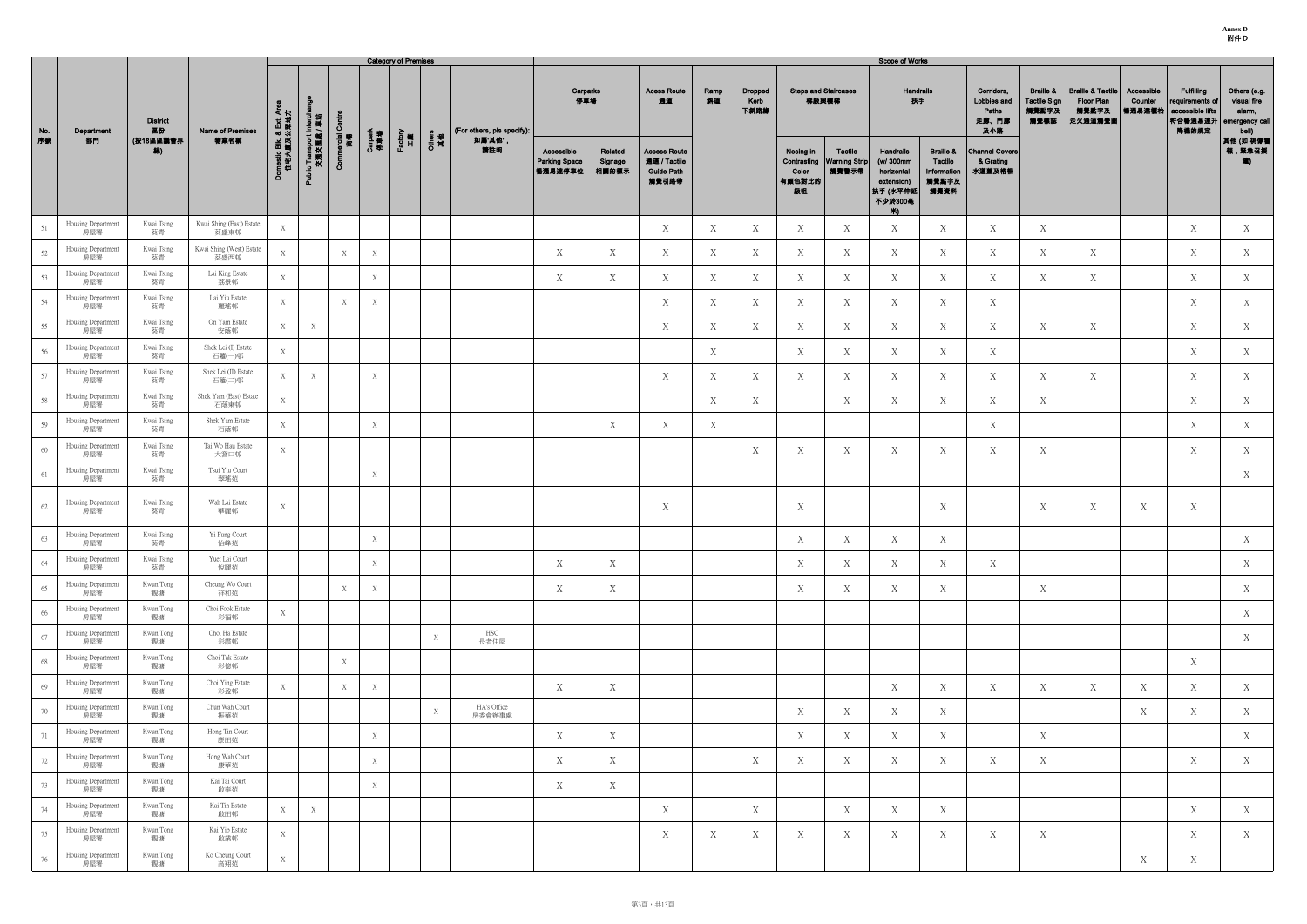|     |                           |                       |                                    |                                    |                                        |                   |                | <b>Category of Premises</b> |                                |                                               |                             |                                                                   |            |                                |                                      |                                                        | <b>Scope of Works</b>                                                            |                                                                 |                                                    |                                                              |                                                                |                                   |                                                                              |                                                                  |
|-----|---------------------------|-----------------------|------------------------------------|------------------------------------|----------------------------------------|-------------------|----------------|-----------------------------|--------------------------------|-----------------------------------------------|-----------------------------|-------------------------------------------------------------------|------------|--------------------------------|--------------------------------------|--------------------------------------------------------|----------------------------------------------------------------------------------|-----------------------------------------------------------------|----------------------------------------------------|--------------------------------------------------------------|----------------------------------------------------------------|-----------------------------------|------------------------------------------------------------------------------|------------------------------------------------------------------|
| No. | Department                | <b>District</b><br>區份 | Name of Premises                   | マド                                 |                                        | Ō                 |                |                             | (For others, pls specify):     | 停車場                                           | Carparks                    | <b>Acess Route</b><br>通道                                          | Ramp<br>斜道 | <b>Dropped</b><br>Kerb<br>下斜路缘 | <b>Steps and Staircases</b><br>梯級與樓梯 |                                                        | Handrails<br>扶手                                                                  |                                                                 | Corridors,<br>Lobbies and<br>Paths<br>走廊、門廊<br>及小路 | <b>Braille &amp;</b><br><b>Tactile Sign</b><br>觸覺點字及<br>觸覺標誌 | <b>Braille &amp; Tactile</b><br>Floor Plan<br>觸覺點字及<br>走火通道觸覺圖 | Accessible<br>Counter<br>  暢通易達櫃枱 | <b>Fulfilling</b><br>requirements of<br>accessible lifts<br>符合暢通易達升<br>降機的規定 | Others (e.g.<br>visual fire<br>alarm,<br>emergency call<br>bell) |
| 序號  | 部門                        | (按18區區議會界<br>線)       | 物業名稱                               | omestic Blk. & Ext. /<br>住宅大廈及公眾地力 | Public Transport Interch<br>交通交匯處 / 車站 | ncial<br>简卷<br>ఠ్ | Carpark<br>停車場 | Factory<br>工廠               | Others<br>其他<br>如属'其他',<br>請註明 | Accessible<br><b>Parking Space</b><br>暢通易達停車位 | Related<br>Signage<br>相關的標示 | <b>Access Route</b><br>通道 / Tactile<br><b>Guide Path</b><br>觸覺引路帶 |            |                                | Nosing in<br>Color<br>有颜色對比的<br>級咀   | <b>Tactile</b><br>Contrasting   Warning Strip<br>觸覺警示帶 | Handrails<br>(w/ 300mm<br>horizontal<br>extension)<br> 扶手 (水平伸延<br>不少於300毫<br>Ж∖ | <b>Braille &amp;</b><br>Tactile<br>Information<br>觸覺點字及<br>觸覺資料 | <b>Channel Covers</b><br>& Grating<br>水道蓋及格柵       |                                                              |                                                                |                                   |                                                                              | 其他 (如 視像種<br>報,緊急召援<br>$\left( \frac{1}{2} \right)$              |
| 77  | Housing Department<br>房屋署 | Kwun Tong<br>觀塘       | Ko Yee Estate<br>高怡邨               | X                                  |                                        |                   |                |                             |                                |                                               |                             |                                                                   | X          | Χ                              |                                      | X                                                      | X                                                                                | X                                                               | X                                                  |                                                              |                                                                |                                   | X                                                                            | X                                                                |
| 78  | Housing Department<br>房屋署 | Kwun Tong<br>觀塘       | Kwong Tin Estate<br>廣田邨            | X                                  |                                        |                   |                |                             |                                |                                               |                             |                                                                   |            | X                              | X                                    | X                                                      | X                                                                                | X                                                               | X                                                  |                                                              |                                                                |                                   | X                                                                            |                                                                  |
| 79  | Housing Department<br>房屋署 | Kwun Tong<br>觀塘       | Lam Tin Estate<br>藍田邨              | X                                  |                                        |                   |                |                             |                                |                                               |                             |                                                                   |            |                                |                                      |                                                        |                                                                                  | X                                                               |                                                    |                                                              |                                                                |                                   | X                                                                            | X                                                                |
| 80  | Housing Department<br>房屋署 | Kwun Tong<br>觀塘       | Lei On Court<br>鯉安苑                |                                    |                                        |                   | X              |                             |                                | X                                             | X                           |                                                                   |            | X                              |                                      | X                                                      |                                                                                  |                                                                 |                                                    |                                                              |                                                                |                                   |                                                                              |                                                                  |
| 81  | Housing Department<br>房屋署 | Kwun Tong<br>觀塘       | Lei Yue Mun Estate<br>鯉魚門邨         | X                                  |                                        |                   | X              |                             |                                | X                                             | X                           |                                                                   |            | X                              |                                      | X                                                      |                                                                                  | X                                                               |                                                    |                                                              |                                                                |                                   | X                                                                            | X                                                                |
| 82  | Housing Department<br>房屋署 | Kwun Tong<br>觀塘       | Lok Wah (North) Estate<br>樂華北邨     | X                                  |                                        |                   |                |                             |                                |                                               |                             | X                                                                 | X          | Χ                              | X                                    | X                                                      | X                                                                                | X                                                               | X                                                  | X                                                            |                                                                |                                   | X                                                                            | X                                                                |
| 83  | Housing Department<br>房屋署 | Kwun Tong<br>觀塘       | Lok Wah (South) Estate<br>樂華南邨     | X                                  | X                                      |                   |                |                             |                                | X                                             | X                           | $\mathbf X$                                                       | X          | X                              | X                                    | X                                                      | X                                                                                | X                                                               | X                                                  | X                                                            |                                                                | X                                 | X                                                                            |                                                                  |
| 84  | Housing Department<br>房屋署 | Kwun Tong<br>觀塘       | On Tin Estate<br>安田邨               | X                                  |                                        |                   |                |                             |                                |                                               |                             | X                                                                 |            |                                |                                      | X                                                      |                                                                                  | X                                                               |                                                    |                                                              |                                                                |                                   | X                                                                            | X                                                                |
| 85  | Housing Department<br>房屋署 | Kwun Tong<br>觀塘       | On Kay Court<br>安基苑                |                                    |                                        | X                 | X              |                             |                                | X                                             | X                           | X                                                                 | X          |                                | X                                    | X                                                      | X                                                                                | X                                                               |                                                    | X                                                            | X                                                              | X                                 | X                                                                            | X                                                                |
| 86  | Housing Department<br>房屋署 | Kwun Tong<br>觀塘       | Ping Shek Estate<br>坪石邨            | X                                  |                                        | X                 | X              |                             |                                | X                                             | X                           | $\mathbf X$                                                       | X          | X                              |                                      | X                                                      | X                                                                                | X                                                               | X                                                  | X                                                            |                                                                |                                   | $\mathbf X$                                                                  | X                                                                |
| 87  | Housing Department<br>房屋署 | Kwun Tong<br>觀塘       | Ping Tin Estate<br>平田邨             | X                                  |                                        |                   |                |                             |                                |                                               |                             |                                                                   |            |                                | X                                    | X                                                      | X                                                                                | X                                                               | X                                                  |                                                              |                                                                |                                   | X                                                                            | X                                                                |
| 88  | Housing Department<br>房屋署 | Kwun Tong<br>觀塘       | Po Tat Estate<br>寶達邨               | X                                  | X                                      |                   |                |                             |                                |                                               |                             | X                                                                 | X          | Χ                              | X                                    |                                                        | X                                                                                | X                                                               | X                                                  | X                                                            |                                                                |                                   | X                                                                            | X                                                                |
| 89  | Housing Department<br>房屋署 | Kwun Tong<br>觀塘       | Sau Mau Ping Estate<br>秀茂坪邨        | X                                  |                                        |                   |                |                             |                                |                                               |                             | X                                                                 | X          |                                | X                                    | X                                                      | X                                                                                | X                                                               | X                                                  | X                                                            |                                                                |                                   | X                                                                            |                                                                  |
| 90  | Housing Department<br>房屋署 | Kwun Tong<br>觀塘       | Sau Mau Ping South Estate<br>秀茂坪南邨 | X                                  |                                        |                   |                |                             |                                |                                               |                             |                                                                   |            |                                |                                      |                                                        |                                                                                  | X                                                               |                                                    | X                                                            |                                                                |                                   | $\mathbf X$                                                                  | X                                                                |
| 91  | Housing Department<br>房屋署 | Kwun Tong<br>觀塘       | Shun Chi Court<br>順緻苑              |                                    |                                        |                   | X              |                             |                                | X                                             | X                           |                                                                   |            |                                | X                                    | X                                                      | X                                                                                | X                                                               |                                                    |                                                              |                                                                |                                   |                                                                              | X                                                                |
| 92  | Housing Department<br>房屋署 | Kwun Tong<br>觀塘       | Shun Lee Estate<br>順利邨             | X                                  |                                        | X                 |                |                             |                                |                                               |                             | X                                                                 | X          |                                | X                                    | X                                                      | X                                                                                | X                                                               | X                                                  | X                                                            |                                                                |                                   | X                                                                            |                                                                  |
| 93  | Housing Department<br>房屋署 | Kwun Tong<br>觀塘       | Shun On Estate<br>順安邨              | X                                  |                                        |                   |                |                             |                                |                                               |                             | X                                                                 | X          |                                | X                                    | X                                                      | X                                                                                | X                                                               |                                                    | X                                                            |                                                                |                                   |                                                                              |                                                                  |
| 94  | Housing Department<br>房屋署 | Kwun Tong<br>觀塘       | Shun Tin Estate<br>順天邨             | X                                  |                                        |                   |                |                             |                                |                                               |                             |                                                                   |            |                                | X                                    | X                                                      | X                                                                                | X                                                               | X                                                  | X                                                            |                                                                |                                   | X                                                                            |                                                                  |
| 95  | Housing Department<br>房屋署 | Kwun Tong<br>觀塘       | Tak Tin Estate<br>德田邨              | X                                  |                                        |                   |                |                             |                                |                                               |                             |                                                                   | X          |                                | X                                    | X                                                      | X                                                                                | X                                                               | X                                                  | X                                                            | X                                                              |                                   | X                                                                            | X                                                                |
| 96  | Housing Department<br>房屋署 | Kwun Tong<br>觀塘       | Tsui Ping (North) Estate<br>翠屏北邨   | X                                  |                                        |                   |                |                             |                                |                                               |                             |                                                                   |            |                                |                                      |                                                        |                                                                                  |                                                                 |                                                    |                                                              |                                                                |                                   | X                                                                            | X                                                                |
| 97  | Housing Department<br>房屋署 | Kwun Tong<br>觀塘       | Tsui Ping (South) Estate<br>翠屏南邨   | X                                  |                                        |                   |                |                             |                                |                                               |                             | X                                                                 |            |                                |                                      | X                                                      |                                                                                  | X                                                               | X                                                  |                                                              |                                                                |                                   | X                                                                            | X                                                                |
| 98  | Housing Department<br>房屋署 | Kwun Tong<br>觀塘       | Upper Ngau Tau Kok Estate<br>牛頭角上邨 | X                                  |                                        | X                 | X              |                             |                                | X                                             | X                           | X                                                                 | X          | X                              | X                                    | X                                                      | X                                                                                | X                                                               | X                                                  | X                                                            | X                                                              | X                                 | X                                                                            | X                                                                |
| 99  | Housing Department<br>房屋署 | Kwun Tong<br>觀塘       | Wan Hon Estate<br>雲漢邨              | X                                  |                                        |                   | X              |                             |                                | X                                             | X                           | X                                                                 |            |                                | X                                    | X                                                      | X                                                                                | X                                                               | X                                                  |                                                              |                                                                |                                   | X                                                                            | X                                                                |
| 100 | Housing Department<br>房屋署 | Kwun Tong<br>觀塘       | Wo Lok Estate<br>和樂邨               | X                                  |                                        |                   | X              |                             |                                | X                                             | X                           | X                                                                 | X          |                                | X                                    | X                                                      | X                                                                                | X                                                               | Χ                                                  | X                                                            |                                                                |                                   | X                                                                            |                                                                  |
| 101 | Housing Department<br>房屋署 | Kwun Tong<br>觀塘       | Yau Lai Estate<br>油麗邨              | X                                  |                                        | X                 |                |                             |                                |                                               |                             |                                                                   |            |                                |                                      |                                                        |                                                                                  | X                                                               |                                                    |                                                              |                                                                |                                   | X                                                                            | X                                                                |
| 102 | Housing Department<br>房屋署 | Kwun Tong<br>觀塘       | Yau Tong Estate<br>油塘邨             | X                                  |                                        |                   |                |                             |                                |                                               |                             |                                                                   |            | X                              | X                                    | X                                                      | X                                                                                | X                                                               |                                                    | X                                                            |                                                                |                                   | X                                                                            | X                                                                |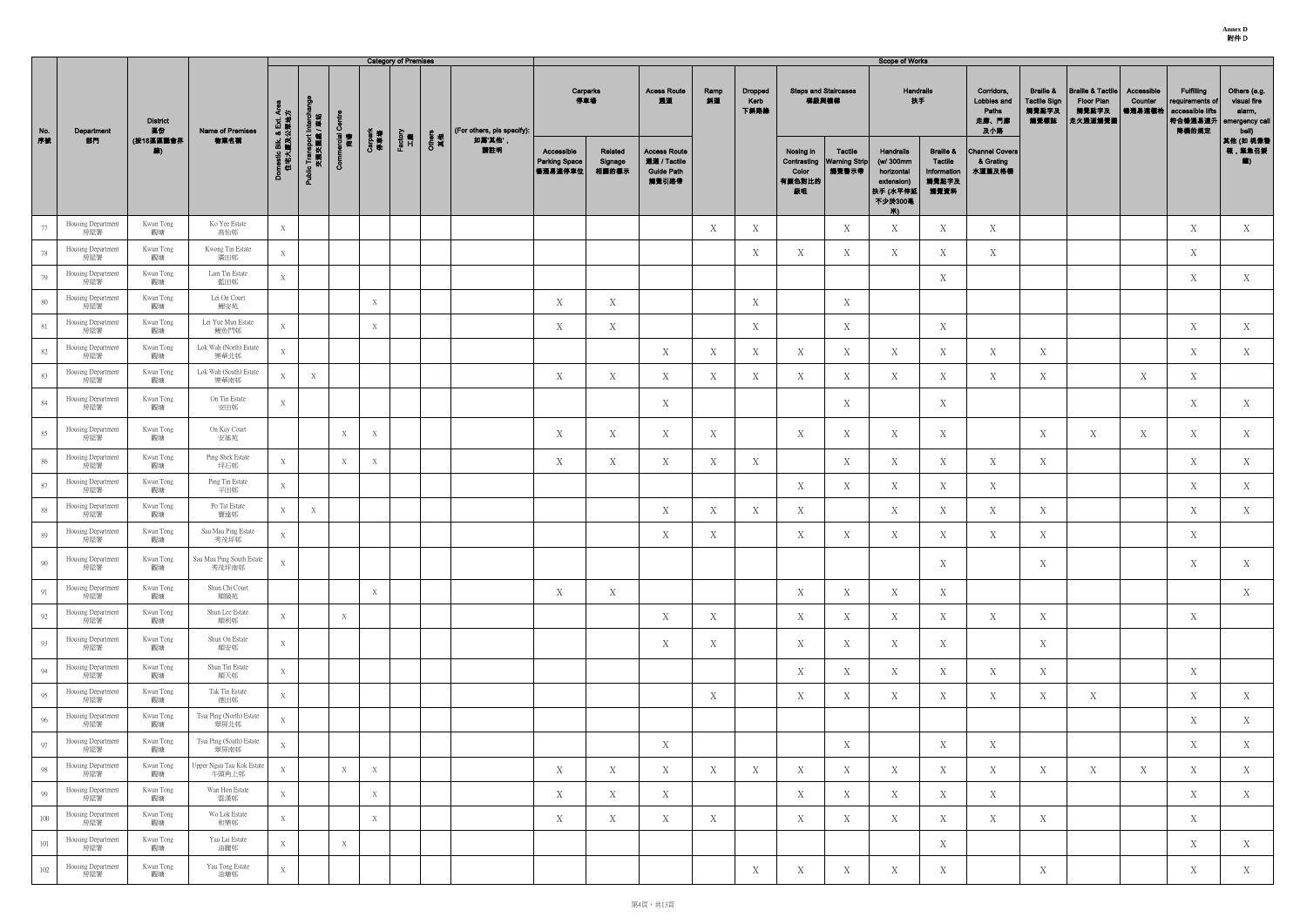|           |                                                 |                          |                                          |                                    |                                     |                   |                | <b>Category of Premises</b> |              |                                       |                                               |                             |                                                                   |            |                                |                                      |                                                 | Scope of Works                                                                   |                                                                 |                                                    |                                                              |                                                                |                                 |                                                                              |                                                                  |
|-----------|-------------------------------------------------|--------------------------|------------------------------------------|------------------------------------|-------------------------------------|-------------------|----------------|-----------------------------|--------------|---------------------------------------|-----------------------------------------------|-----------------------------|-------------------------------------------------------------------|------------|--------------------------------|--------------------------------------|-------------------------------------------------|----------------------------------------------------------------------------------|-----------------------------------------------------------------|----------------------------------------------------|--------------------------------------------------------------|----------------------------------------------------------------|---------------------------------|------------------------------------------------------------------------------|------------------------------------------------------------------|
| No.<br>序號 | Department                                      | <b>District</b><br>區份    | Name of Premises<br>物業名稱                 | マド                                 |                                     | ပ<br>ercial<br>商場 |                |                             |              | (For others, pls specify):<br>如属'其他', |                                               | Carparks<br>停車場             | <b>Acess Route</b><br>通道                                          | Ramp<br>斜道 | <b>Dropped</b><br>Kerb<br>下斜路缘 | <b>Steps and Staircases</b><br>梯級與樓梯 |                                                 | Handrails<br>扶手                                                                  |                                                                 | Corridors,<br>Lobbies and<br>Paths<br>走廊、門廊<br>及小路 | <b>Braille &amp;</b><br><b>Tactile Sign</b><br>觸覺點字及<br>觸覺標誌 | <b>Braille &amp; Tactile</b><br>Floor Plan<br>觸覺點字及<br>走火通道觸覺圖 | Accessible<br>Counter<br>暢通易達權枱 | <b>Fulfilling</b><br>requirements of<br>accessible lifts<br>符合暢通易達升<br>降機的規定 | Others (e.g.<br>visual fire<br>alarm,<br>emergency call<br>bell) |
|           | 部門                                              | (按18區區議會界<br>線)          |                                          | xmestic Blk. & Ext. /<br>住宅大廈及公眾地; | blic Transport Intercha<br>交通交匯處/車站 | රි                | Carpark<br>伴車場 | Factory<br>工廠               | Others<br>其他 | 請註明                                   | Accessible<br><b>Parking Space</b><br>暢通易達停車位 | Related<br>Signage<br>相關的標示 | <b>Access Route</b><br>通道 / Tactile<br><b>Guide Path</b><br>觸覺引路帶 |            |                                | Nosing in<br>Color<br>有颜色對比的<br>級咀   | Tactile<br>Contrasting   Warning Strip<br>觸覺警示帶 | Handrails<br>(w/ 300mm<br>horizontal<br>extension)<br> 扶手 (水平伸延<br>不少於300毫<br>Ж∖ | <b>Braille &amp;</b><br>Tactile<br>Information<br>觸覺點字及<br>觸覺資料 | <b>Channel Covers</b><br>& Grating<br>水道蓋及格柵       |                                                              |                                                                |                                 |                                                                              | 其他 (如 視像看<br>報,緊急召援<br>道)                                        |
| 103       | Housing Department<br>房屋署                       | Kwun Tong<br>觀塘          | Yip On Factory<br>業安工廠大廈                 |                                    |                                     |                   | X              | $\boldsymbol{X}$            |              |                                       | X                                             | X                           |                                                                   |            |                                | X                                    | X                                               | X                                                                                | X                                                               |                                                    | X                                                            |                                                                |                                 | X                                                                            | X                                                                |
| 104       | Housing Department<br>房屋署                       | North<br>北區              | Cheung Wah Estate<br>祥華邨                 | X                                  | X                                   |                   |                |                             |              |                                       |                                               |                             | X                                                                 |            | X                              |                                      |                                                 |                                                                                  |                                                                 | X                                                  |                                                              |                                                                |                                 |                                                                              | X                                                                |
| 105       | Housing Department<br>房屋署                       | North<br>北區              | Ching Ho Estate<br>清河邨                   | X                                  |                                     |                   |                |                             |              |                                       |                                               |                             |                                                                   |            |                                |                                      |                                                 | Χ                                                                                | X                                                               |                                                    |                                                              |                                                                |                                 | X                                                                            |                                                                  |
| 106       | Housing Department<br>房屋署                       | North<br>北區              | Choi Po Court<br>彩蒲苑                     |                                    |                                     |                   | X              |                             |              |                                       |                                               |                             |                                                                   | X          |                                | $\mathbf X$                          | X                                               | X                                                                                | X                                                               | X                                                  |                                                              |                                                                |                                 |                                                                              | X                                                                |
| 107       | Housing Department<br>房屋署                       | North<br>北區              | Choi Yuen Estate<br>彩園邨                  | X                                  | X                                   | X                 |                |                             | X            | Community Hall<br>社區會堂                |                                               |                             | X                                                                 | X          | Х                              | X                                    | X                                               | X                                                                                | X                                                               | X                                                  | X                                                            |                                                                |                                 |                                                                              | X                                                                |
| 108       | Housing Department<br>房屋署                       | North<br>北區              | Ka Fuk Estate<br>嘉福邨                     | X                                  |                                     |                   |                |                             |              |                                       |                                               |                             | X                                                                 | X          | X                              |                                      | X                                               | X                                                                                | X                                                               | X                                                  |                                                              |                                                                |                                 | X                                                                            | X                                                                |
| 109       | Housing Department<br>房屋署                       | North<br>北區              | Wah Sum Estate<br>華心邨                    | X                                  |                                     |                   |                |                             |              |                                       |                                               |                             | X                                                                 | X          | X                              |                                      | X                                               | X                                                                                | X                                                               | X                                                  |                                                              |                                                                |                                 | X                                                                            |                                                                  |
| 110       | Housing Department<br>房屋署                       | North<br>北區              | Yung Shing Court<br>雍盛苑                  |                                    |                                     |                   |                |                             | X            | HSC<br>長者住屋                           |                                               |                             |                                                                   |            |                                | X                                    | X                                               |                                                                                  |                                                                 |                                                    |                                                              |                                                                |                                 | X                                                                            | X                                                                |
| 111       | Housing Department<br>房屋署                       | Sai Kung<br>西貢           | Choi Ming court<br>彩明苑                   | X                                  |                                     |                   |                |                             |              |                                       |                                               |                             | X                                                                 |            |                                |                                      |                                                 |                                                                                  |                                                                 |                                                    |                                                              |                                                                |                                 |                                                                              |                                                                  |
| 112       | Housing Department<br>房屋署                       | Sai Kung<br>西貢           | Hau Tak Estate<br>厚德邨                    | X                                  |                                     |                   |                |                             |              |                                       |                                               |                             |                                                                   | X          | Х                              | X                                    | X                                               | X                                                                                | X                                                               | X                                                  |                                                              |                                                                |                                 | X                                                                            | X                                                                |
| 113       | Housing Department<br>房屋署                       | Sai Kung<br>西貢           | Kin Ming Estate<br>健明邨                   | X                                  | X                                   |                   |                |                             |              |                                       |                                               |                             | X                                                                 | X          | X                              | X                                    | X                                               | Χ                                                                                | X                                                               |                                                    | X                                                            | X                                                              |                                 | X                                                                            | X                                                                |
| 114       | Housing Department<br>房屋署                       | Sai Kung<br>西貢           | King Lam Estate<br>景林邨                   | X                                  |                                     |                   |                |                             |              |                                       |                                               |                             |                                                                   |            |                                |                                      |                                                 |                                                                                  |                                                                 |                                                    |                                                              |                                                                |                                 |                                                                              | X                                                                |
| 115       | Housing Department<br>房屋署                       | Sai Kung<br>西貢           | Ming Tak Estate<br>明德邨                   | X                                  |                                     |                   |                |                             |              |                                       |                                               |                             |                                                                   | X          | Χ                              | $\mathbf X$                          | X                                               | X                                                                                | X                                                               | X                                                  |                                                              |                                                                |                                 | $\mathbf X$                                                                  | X                                                                |
| 116       | Housing Department<br>房屋署                       | Sai Kung<br>西貢           | Po Lam Estate<br>寶林邨                     | X                                  |                                     |                   |                |                             |              |                                       |                                               |                             |                                                                   |            |                                |                                      |                                                 |                                                                                  |                                                                 |                                                    |                                                              |                                                                |                                 |                                                                              | X                                                                |
| 117       | Housing Department<br>房屋署                       | Sai Kung<br>西貢           | Sheung Tak Estate<br>尚德邨                 | X                                  |                                     |                   | X              |                             |              |                                       | X                                             | X                           | X                                                                 | X          | Х                              | $\mathbf X$                          | X                                               | X                                                                                | Χ                                                               | X                                                  |                                                              |                                                                |                                 | $\mathbf X$                                                                  | X                                                                |
| 118       | Housing Department<br>房屋署                       | Sai Kung<br>西貢           | Tsui Lam Estate<br>翠林邨                   | X                                  |                                     |                   |                |                             |              |                                       |                                               |                             |                                                                   |            |                                |                                      |                                                 |                                                                                  |                                                                 |                                                    |                                                              |                                                                |                                 |                                                                              | X                                                                |
| 119       | Housing Department<br>房屋署                       | Sha Tin<br>沙田            | Chun Shek Estate<br>秦石邨                  | X                                  |                                     |                   | X              |                             |              |                                       |                                               |                             |                                                                   | X          | X                              | X                                    | X                                               | X                                                                                | X                                                               | X                                                  |                                                              |                                                                |                                 |                                                                              | X                                                                |
| 120       | Housing Department<br>房屋署                       | Sha Tin<br>沙田            | Chung On Estate<br>頌安邨                   | X                                  | X                                   |                   |                |                             |              |                                       |                                               |                             | X                                                                 | X          | Χ                              | X                                    | X                                               | X                                                                                | X                                                               | X                                                  |                                                              |                                                                |                                 | $\mathbf X$                                                                  | X                                                                |
| 121       | Housing Department<br>房屋署                       | Sha Tin<br>沙田            | Hin Yiu Estate<br>顯耀邨                    | X                                  |                                     |                   | X              |                             |              |                                       |                                               | X                           | X                                                                 |            |                                |                                      |                                                 |                                                                                  | X                                                               |                                                    | X                                                            | X                                                              |                                 | X                                                                            |                                                                  |
| 122       | Housing Department<br>房屋署                       | Sha Tin<br>沙田            | Ka Keng Court<br>嘉徑苑                     |                                    |                                     |                   | X              |                             |              |                                       | X                                             | X                           |                                                                   |            |                                |                                      |                                                 |                                                                                  |                                                                 |                                                    |                                                              |                                                                |                                 |                                                                              | X                                                                |
| 123       | Housing Department<br>房屋署                       | Sha Tin<br>沙田            | Kam Tai Court<br>錦泰苑                     |                                    | $\mathbf X$                         |                   |                |                             |              |                                       |                                               |                             |                                                                   |            | X                              |                                      |                                                 |                                                                                  |                                                                 |                                                    |                                                              |                                                                |                                 |                                                                              |                                                                  |
| 124       | Housing Department<br>房屋署                       | Sha Tin<br>沙田            | King Tin Court<br>景田苑                    |                                    |                                     |                   | X              |                             |              |                                       | X                                             | X                           |                                                                   | X          | X                              |                                      |                                                 |                                                                                  |                                                                 |                                                    |                                                              |                                                                |                                 |                                                                              | X                                                                |
| 125       | Housing Department<br>房屋署                       | Sha Tin<br>沙田            | Lee On Estate<br>利安邨                     | X                                  |                                     |                   |                |                             |              |                                       |                                               |                             |                                                                   | X          | X                              | X                                    | X                                               | X                                                                                | X                                                               | X                                                  | X                                                            |                                                                |                                 | X                                                                            |                                                                  |
| 126       | Housing Department<br>房屋署                       | Sha Tin<br>沙田            | Lek Yuen Estate<br>瀝源邨                   | X                                  | X                                   |                   |                |                             |              |                                       |                                               |                             |                                                                   |            | X                              | X                                    | X                                               | X                                                                                | X                                                               |                                                    | X                                                            | X                                                              |                                 | X                                                                            |                                                                  |
| 127       | Housing Department<br>房屋署                       | Sha Tin<br>沙田            | Lung Hang Estate<br>隆亨邨                  | X                                  |                                     |                   |                |                             |              |                                       |                                               |                             |                                                                   | X          | Χ                              | X                                    | X                                               | X                                                                                | X                                                               | X                                                  | X                                                            |                                                                |                                 |                                                                              | X                                                                |
| 128       | Housing Department<br>房屋署                       | Sha Tin<br>沙田            | May Shing Court<br>美城苑                   |                                    |                                     |                   | X              |                             |              |                                       | X                                             | X                           |                                                                   | X          | Х                              | X                                    | X                                               | X                                                                                | X                                                               | X                                                  |                                                              |                                                                |                                 |                                                                              |                                                                  |
| 129       | Housing Department<br>房屋署                       | Sha Tin<br>沙田            | Mei Lam Estate<br>美林邨                    | X                                  | X                                   |                   |                |                             |              |                                       |                                               |                             |                                                                   | X          | X                              | X                                    | X                                               | X                                                                                | X                                                               | X                                                  | X                                                            | X                                                              |                                 |                                                                              |                                                                  |
| 130       | Housing Department<br>房屋署                       | Sha Tin<br>沙田<br>Sha Tin | Mei Tin Estate<br>美田邨<br>Pok Hong Estate | X                                  | X                                   | X                 | X              |                             |              |                                       |                                               | X                           |                                                                   | X          | X                              |                                      |                                                 |                                                                                  | $\mathbf X$                                                     |                                                    | X                                                            | X                                                              | X                               | X                                                                            |                                                                  |
| 131       | Housing Department<br>房屋署<br>Housing Department | 沙田<br>Sha Tin            | 博康邨<br>Sha Kok Estate                    |                                    |                                     | X                 | X              |                             |              |                                       | X                                             | X                           | X                                                                 |            |                                |                                      |                                                 |                                                                                  |                                                                 |                                                    |                                                              |                                                                |                                 | X                                                                            | X                                                                |
| 132       | 房屋署                                             | 沙田<br>Sha Tin            | 沙角邨<br>Shek Mun Estate                   | X                                  |                                     |                   |                |                             |              |                                       |                                               |                             | $\boldsymbol{\mathrm{X}}$                                         | X          | Х                              | X                                    | X                                               | X                                                                                | X                                                               | X                                                  |                                                              |                                                                |                                 | X                                                                            | X                                                                |
| 133       | Housing Department<br>房屋署                       | 沙田                       | 碩門邨                                      | X                                  |                                     |                   | X              |                             |              |                                       | X                                             |                             | X                                                                 |            |                                | X                                    |                                                 |                                                                                  |                                                                 | X                                                  | X                                                            | X                                                              | X                               | X                                                                            |                                                                  |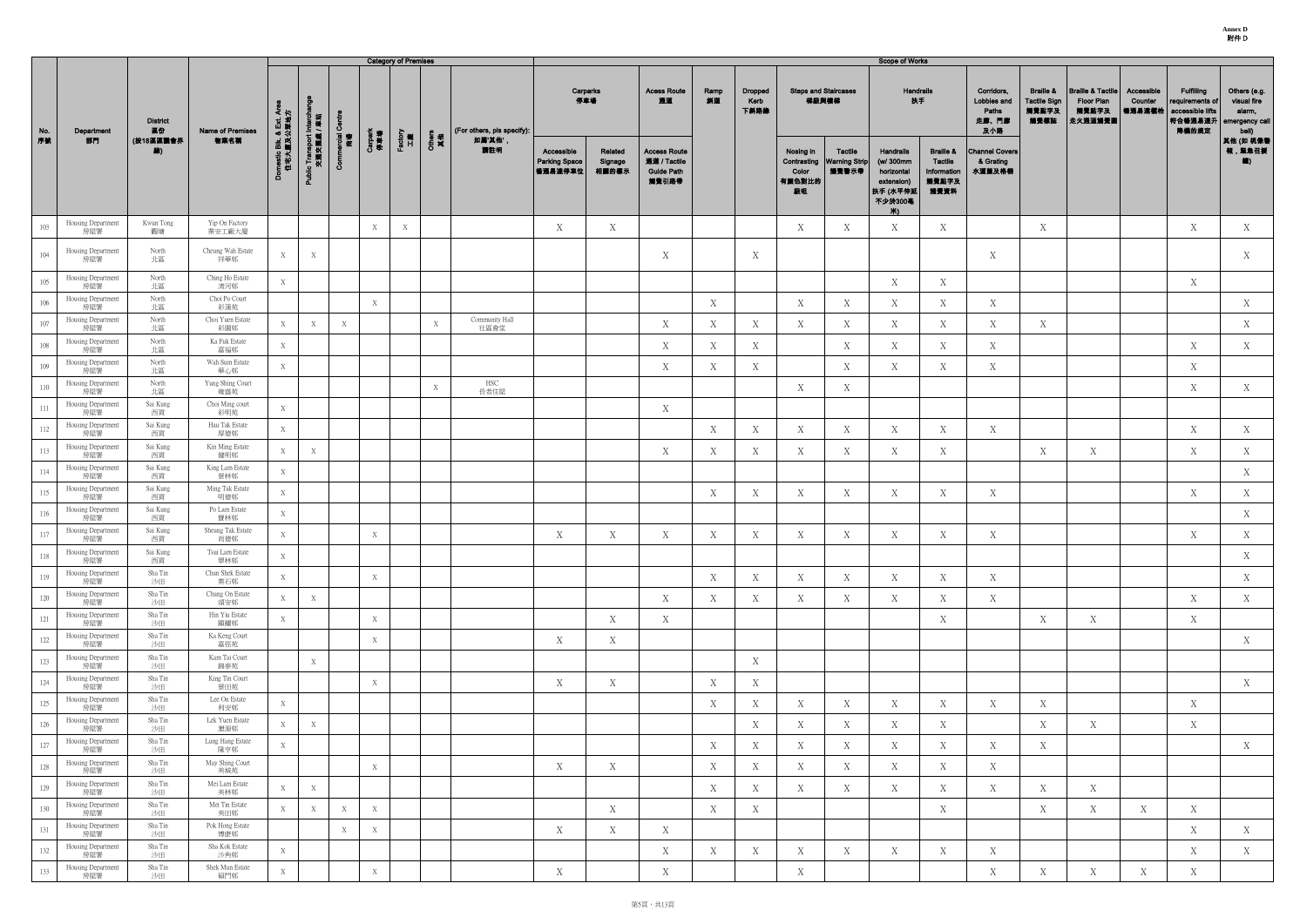**Annex D** 附件 D

|     |                           |                       |                               |                                                   |                                   |                   |                | <b>Category of Premises</b> |             |                                                                 |                                               |                             |                                                                   |             |                                |                                      |                                                 | <b>Scope of Works</b>                                                             |                                                                 |                                                    |                                                              |                                                                |                                 |                                                                               |                                                                  |
|-----|---------------------------|-----------------------|-------------------------------|---------------------------------------------------|-----------------------------------|-------------------|----------------|-----------------------------|-------------|-----------------------------------------------------------------|-----------------------------------------------|-----------------------------|-------------------------------------------------------------------|-------------|--------------------------------|--------------------------------------|-------------------------------------------------|-----------------------------------------------------------------------------------|-----------------------------------------------------------------|----------------------------------------------------|--------------------------------------------------------------|----------------------------------------------------------------|---------------------------------|-------------------------------------------------------------------------------|------------------------------------------------------------------|
| No. | Department                | <b>District</b><br>區份 | Name of Premises              | くっ                                                |                                   |                   |                |                             |             | (For others, pls specify):                                      | 停車場                                           | Carparks                    | <b>Acess Route</b><br>通道                                          | Ramp<br>斜道  | <b>Dropped</b><br>Kerb<br>下斜路緣 | <b>Steps and Staircases</b><br>梯級與樓梯 |                                                 | <b>Handrails</b><br>扶手                                                            |                                                                 | Corridors,<br>Lobbies and<br>Paths<br>走廊、門廊<br>及小路 | <b>Braille &amp;</b><br><b>Tactile Sign</b><br>觸覺點字及<br>觸覺標誌 | <b>Braille &amp; Tactile</b><br>Floor Plan<br>觸覺點字及<br>走火通道觸覺圖 | Accessible<br>Counter<br>每通易達權枱 | <b>Fulfilling</b><br>requirements of<br>accessible lifts<br> 符合暢通易達升<br>降機的規定 | Others (e.g.<br>visual fire<br>alarm,<br>emergency call<br>bell) |
| 序数  | 部門                        | (按18區區議會界<br>線)       | 物業名稱                          | <sub>)mestic Blk. &amp; Ext. /</sub><br>住宅大廈及公眾地7 | Public Transport Int<br>交通交匯處 / I | arcial<br>商場<br>δ | Carpark<br>停車場 | Factory<br>工廠               | Othen<br>其他 | 如属'其他',<br>請註明                                                  | Accessible<br><b>Parking Space</b><br>暢通易達停車位 | Related<br>Signage<br>相關的標示 | <b>Access Route</b><br>通道 / Tactile<br><b>Guide Path</b><br>觸覺引路帶 |             |                                | Nosing in<br>Color<br>有颜色對比的<br>級咀   | Tactile<br>Contrasting   Warning Strip<br>觸覺警示帶 | Handrails<br>(w/ 300mm<br>horizontal<br>extension)<br> 扶手 (水平伸延<br>不少於300毫<br>Ж). | <b>Braille &amp;</b><br>Tactile<br>Information<br>觸覺點字及<br>觸覺資料 | <b>Channel Covers</b><br>& Grating<br>水道蓋及格柵       |                                                              |                                                                |                                 |                                                                               | 其他 (如 視像種<br>報,緊急召援<br>鑑)                                        |
| 134 | Housing Department<br>房屋署 | Sha Tin<br>沙田         | Sui Fai Factory<br>穗輝工廠大廈     |                                                   |                                   |                   |                | X                           |             |                                                                 |                                               |                             | $\boldsymbol{X}$                                                  | X           |                                |                                      |                                                 |                                                                                   |                                                                 |                                                    |                                                              |                                                                |                                 | X                                                                             | X                                                                |
| 135 | Housing Department<br>房屋署 | Sha Tin<br>沙田         | Sun Chui Estate<br>新翠邨        | X                                                 |                                   |                   |                |                             |             |                                                                 |                                               |                             |                                                                   | X           | X                              | X                                    | X                                               | X                                                                                 | X                                                               | X                                                  | X                                                            |                                                                |                                 |                                                                               | X                                                                |
| 136 | Housing Department<br>房屋署 | Sha Tin<br>沙田         | Sun Tin Wai Estate<br>新田圍邨    | X                                                 | X                                 |                   |                |                             |             |                                                                 |                                               |                             |                                                                   | $\mathbf X$ | Х                              | X                                    | X                                               | X                                                                                 | X                                                               | X                                                  |                                                              |                                                                |                                 |                                                                               | X                                                                |
| 137 | Housing Department<br>房屋署 | Sha Tin<br>沙田         | Wo Che Estate<br>和輋邨          | X                                                 | X                                 |                   |                |                             |             |                                                                 |                                               |                             | $\mathbf X$                                                       | X           | X                              | X                                    | $\mathbf X$                                     | X                                                                                 | $\mathbf X$                                                     | $\mathbf X$                                        |                                                              | X                                                              | $\mathbf X$                     |                                                                               |                                                                  |
| 138 | Housing Department<br>房屋署 | Sha Tin<br>沙田         | Yiu On Estate<br>耀安邨          |                                                   |                                   |                   |                |                             | X           | HA's Office<br>房委會辦事處                                           |                                               |                             |                                                                   | X           |                                |                                      |                                                 |                                                                                   |                                                                 |                                                    |                                                              |                                                                |                                 |                                                                               |                                                                  |
| 139 | Housing Department<br>房屋署 | Sha Tin<br>沙田         | Yu Chui Court<br>愉翠苑          |                                                   | X                                 |                   |                |                             |             |                                                                 |                                               |                             | X                                                                 |             | X                              |                                      |                                                 |                                                                                   |                                                                 |                                                    |                                                              | $X_{\mathcal{I}}$                                              |                                 |                                                                               |                                                                  |
| 140 | Housing Department<br>房屋署 | Sha Tin<br>沙田         | Yue Tin Court<br>愉田苑          |                                                   |                                   |                   | X              |                             |             |                                                                 | X                                             | X                           |                                                                   |             |                                |                                      |                                                 |                                                                                   |                                                                 |                                                    |                                                              |                                                                |                                 |                                                                               | X                                                                |
| 141 | Housing Department<br>房屋署 | Sham Shui Po<br>深水埗   | Chak On Estate<br>澤安邨         | X                                                 |                                   |                   | X              |                             |             |                                                                 | $\mathbf X$                                   |                             | X                                                                 |             |                                | X                                    | $\mathbf X$                                     | X                                                                                 | X                                                               | X                                                  |                                                              |                                                                |                                 |                                                                               | X                                                                |
| 142 | Housing Department<br>房屋署 | Sham Shui Po<br>深水埗   | Ching Lai Court<br>清麗苑        |                                                   |                                   | X                 |                |                             |             |                                                                 | $\boldsymbol{X}$                              | $\mathbf X$                 | $\boldsymbol{X}$                                                  | X           |                                | X                                    | X                                               | Χ                                                                                 | X                                                               |                                                    |                                                              | X                                                              |                                 |                                                                               | X                                                                |
| 143 | Housing Department<br>房屋署 | Sham Shui Po<br>深水埗   | Fortune Estate<br>幸福邨         | X                                                 |                                   |                   |                |                             |             |                                                                 |                                               |                             | X                                                                 | X           | X                              | X                                    | X                                               | X                                                                                 | X                                                               | X                                                  | X                                                            | X                                                              | X                               | X                                                                             | X                                                                |
| 144 | Housing Department<br>房屋署 | Sham Shui Po<br>深水埗   | Fu Cheong Estate<br>富昌邨       | X                                                 |                                   |                   |                |                             | X           | Facility Block<br>附屬設施大樓                                        |                                               |                             | $\mathbf X$                                                       | X           |                                | X                                    |                                                 | X                                                                                 | X                                                               |                                                    | X                                                            | X                                                              | X                               | X                                                                             | X                                                                |
| 145 | Housing Department<br>房屋署 | Sham Shui Po<br>深水埗   | Hang Chun Court<br>幸俊苑        |                                                   |                                   |                   | X              |                             |             |                                                                 |                                               |                             |                                                                   |             |                                | X                                    | X                                               | X                                                                                 | X                                                               |                                                    |                                                              |                                                                |                                 | X                                                                             | X                                                                |
| 146 | Housing Department<br>房屋署 | Sham Shui Po<br>深水埗   | Hoi Lai Estate<br>海麗邨         | X                                                 | X                                 | X                 | X              |                             |             |                                                                 |                                               |                             | X                                                                 |             |                                | X                                    |                                                 | $\mathbf X$                                                                       | X                                                               |                                                    | X                                                            | X                                                              | X                               | $\mathbf X$                                                                   |                                                                  |
| 147 | Housing Department<br>房屋署 | Sham Shui Po<br>深水埗   | Lai Kok Estate<br>麗閣邨         | X                                                 |                                   |                   |                |                             |             |                                                                 | X                                             | $\mathbf X$                 | $\mathbf X$                                                       | X           | X                              | X                                    | X                                               | X                                                                                 | X                                                               | X                                                  | X                                                            | X                                                              | X                               |                                                                               | X                                                                |
| 148 | Housing Department<br>房屋署 | Sham Shui Po<br>深水埗   | Lai On Estate<br>麗安邨          | X                                                 |                                   |                   |                |                             |             |                                                                 |                                               |                             | X                                                                 |             |                                | X                                    | X                                               | X                                                                                 | X                                                               | X                                                  | X                                                            | X                                                              | X                               | X                                                                             | X                                                                |
| 149 | Housing Department<br>房屋署 | Sham Shui Po<br>深水埗   | Lei Cheng Uk Estate<br>李鄭屋邨   |                                                   |                                   |                   |                |                             | X           | Estate Office, Lift Tower &<br>Han Garden<br>屋邨辦事處,升降機塔及<br>漢公園 |                                               |                             |                                                                   |             |                                | X                                    | X                                               | X                                                                                 | X                                                               | X                                                  | X                                                            |                                                                |                                 | X                                                                             | X                                                                |
| 150 | Housing Department<br>房屋署 | Sham Shui Po<br>深水埗   | Nam Cheong Estate<br>南昌邨      |                                                   |                                   |                   |                |                             | X           | Estate Office<br>屋邨辦事處                                          |                                               |                             |                                                                   |             |                                |                                      |                                                 |                                                                                   |                                                                 |                                                    |                                                              |                                                                |                                 |                                                                               | X                                                                |
| 151 | Housing Department<br>房屋署 | Sham Shui Po<br>深水埗   | Nam Shan Estate<br>南山邨        | X                                                 |                                   | X                 | X              |                             |             |                                                                 | X                                             | X                           | X                                                                 | X           | Χ                              | X                                    | X                                               | X                                                                                 | X                                                               | X                                                  | X                                                            | X                                                              | X                               | X                                                                             | X                                                                |
| 152 | Housing Department<br>房屋署 | Sham Shui Po<br>深水埗   | Pak Tin Estate<br>白田邨         | X                                                 |                                   | X                 | X              |                             |             |                                                                 | X                                             | X                           | X                                                                 | X           | X                              | X                                    |                                                 | X                                                                                 | X                                                               | X                                                  | X                                                            | X                                                              | X                               | X                                                                             | X                                                                |
| 153 | Housing Department<br>房屋署 | Sham Shui Po<br>深水埗   | Shek Kip Mei Estate<br>石硤尾邨   | X                                                 |                                   | X                 | X              |                             | X           | Market<br>街市                                                    | X                                             | $\mathbf X$                 | X                                                                 | X           | X                              |                                      | $\mathbf X$                                     | X                                                                                 | X                                                               | X                                                  | X                                                            | X                                                              |                                 | X                                                                             | X                                                                |
| 154 | Housing Department<br>房屋署 | Sham Shui Po<br>深水埗   | Tai Hang Tung Estate<br>大坑東邨  | X                                                 |                                   |                   |                |                             |             |                                                                 |                                               |                             | X                                                                 | X           | Χ                              |                                      | X                                               | X                                                                                 | X                                                               | X                                                  | X                                                            |                                                                |                                 | X                                                                             | X                                                                |
| 155 | Housing Department<br>房屋署 | Sham Shui Po<br>深水埗   | Un Chau Estate<br>元洲邨         | X                                                 |                                   |                   |                |                             |             |                                                                 |                                               | X                           |                                                                   | X           | X                              | X                                    | X                                               | X                                                                                 | X                                                               | X                                                  | X                                                            | X                                                              |                                 | X                                                                             | X                                                                |
| 156 | Housing Department<br>房屋署 | Sham Shui Po<br>深水埗   | Wang Cheong Factory宏昌<br>工廠大廈 |                                                   |                                   |                   | X              | X                           |             |                                                                 | X                                             | X                           | X                                                                 | X           | Χ                              | X                                    | X                                               | X                                                                                 | X                                                               |                                                    | X                                                            | X                                                              | X                               | X                                                                             | X                                                                |
| 157 | Housing Department<br>房屋署 | Southern<br>南區        | Ap Lei Chau Estate<br>鴨脷洲邨    | X                                                 | X                                 |                   |                |                             |             |                                                                 |                                               |                             |                                                                   | X           |                                | X                                    | X                                               | X                                                                                 | X                                                               | X                                                  | X                                                            | X                                                              |                                 | X                                                                             |                                                                  |
| 158 | Housing Department<br>房屋署 | Southern<br>南區        | Lei Tung Estate<br>利東邨        | X                                                 |                                   |                   |                |                             |             |                                                                 |                                               |                             |                                                                   |             |                                |                                      |                                                 |                                                                                   |                                                                 |                                                    |                                                              |                                                                |                                 |                                                                               | X                                                                |
| 159 | Housing Department<br>房屋署 | Southern<br>南區        | Ma Hang Estate<br>馬坑邨         | X                                                 | X                                 |                   |                |                             |             |                                                                 |                                               |                             |                                                                   |             |                                | X                                    | X                                               | X                                                                                 | X                                                               |                                                    |                                                              |                                                                |                                 | X                                                                             | X                                                                |
| 160 | Housing Department<br>房屋署 | Southern<br>南區        | Shek Pai Wan Estate<br>石排灣邨   | X                                                 |                                   | X                 | X              |                             |             |                                                                 |                                               |                             | X                                                                 |             |                                |                                      |                                                 |                                                                                   | X                                                               |                                                    | X                                                            | X                                                              | X                               | X                                                                             | X                                                                |
| 161 | Housing Department<br>房屋署 | Southern<br>南區        | Tin Wan Estate<br>田灣邨         | X                                                 |                                   |                   |                |                             |             |                                                                 |                                               |                             | X                                                                 |             |                                |                                      | X                                               | X                                                                                 | X                                                               |                                                    | X                                                            | X                                                              | X                               | X                                                                             | X                                                                |
| 162 | Housing Department<br>房屋署 | Southern<br>南區        | Wah Fu (I) Estate<br>華富(一)邨   | X                                                 | X                                 | X                 | X              |                             |             |                                                                 | X                                             | X                           | X                                                                 | X           | X                              | X                                    | X                                               | X                                                                                 | X                                                               | X                                                  | X                                                            | X                                                              |                                 | X                                                                             | X                                                                |
| 163 | Housing Department<br>房屋署 | Southern<br>南區        | Wah Fu (II) Estate<br>華富(二)邨  | X                                                 |                                   | X                 | X              |                             |             |                                                                 | X                                             | X                           | X                                                                 | X           |                                | X                                    | X                                               | X                                                                                 | X                                                               | X                                                  | X                                                            | X                                                              | X                               | X                                                                             | X                                                                |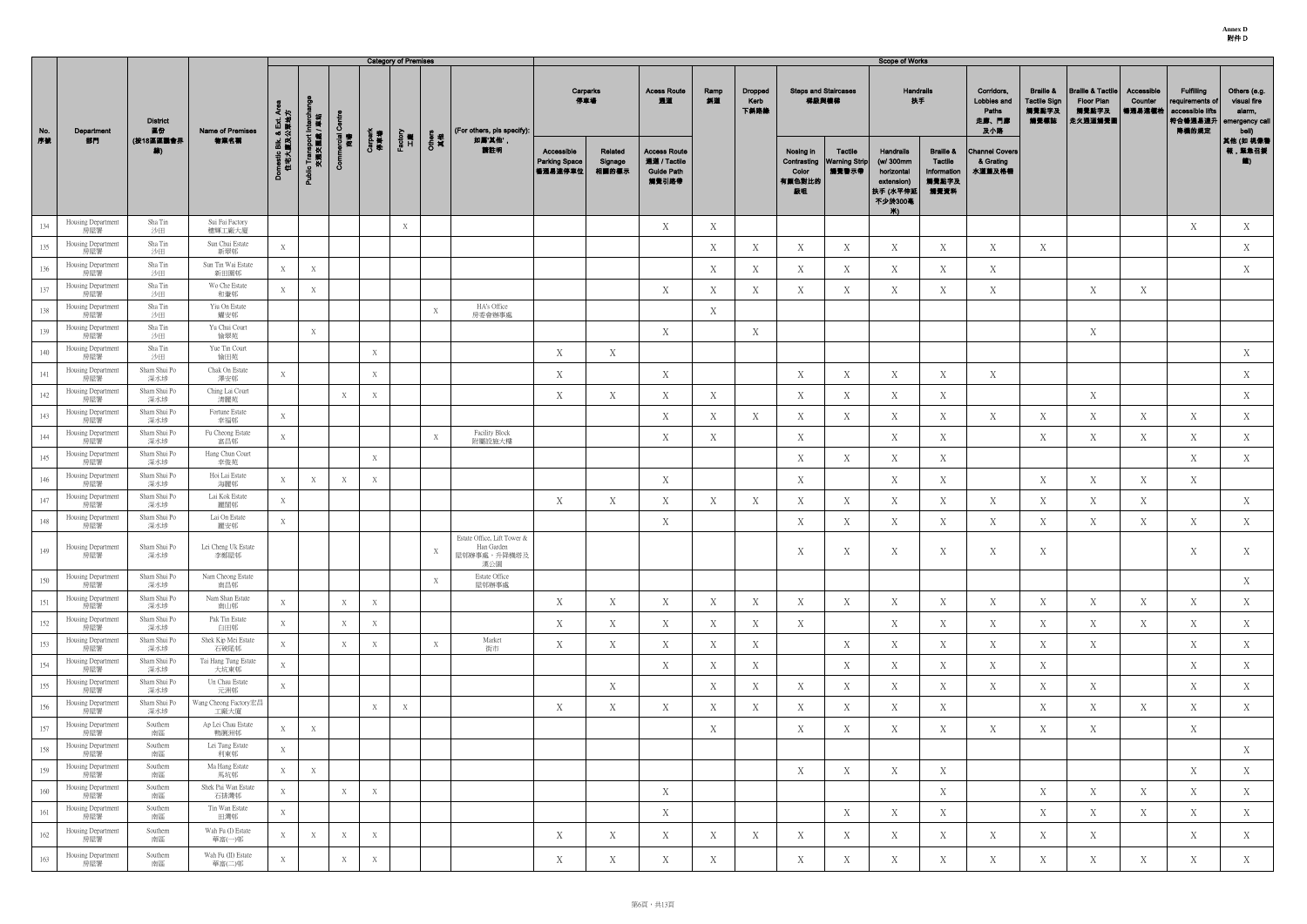**Annex D** 附件 D

|            |                                                 |                            |                                            |                                                  |                                        |                   |                  | <b>Category of Premises</b> |                 |                            |                                               |                             |                                                                   |            |                                |                                      |                                                 | <b>Scope of Works</b>                                                                   |                                                                 |                                                    |                                                              |                                                                       |                                 |                                                                               |                                                                  |
|------------|-------------------------------------------------|----------------------------|--------------------------------------------|--------------------------------------------------|----------------------------------------|-------------------|------------------|-----------------------------|-----------------|----------------------------|-----------------------------------------------|-----------------------------|-------------------------------------------------------------------|------------|--------------------------------|--------------------------------------|-------------------------------------------------|-----------------------------------------------------------------------------------------|-----------------------------------------------------------------|----------------------------------------------------|--------------------------------------------------------------|-----------------------------------------------------------------------|---------------------------------|-------------------------------------------------------------------------------|------------------------------------------------------------------|
| No.        | Department                                      | <b>District</b><br>區份      | Name of Premises                           | そ ド                                              |                                        |                   |                  |                             |                 | (For others, pls specify): | 停車場                                           | Carparks                    | <b>Acess Route</b><br>通道                                          | Ramp<br>斜道 | <b>Dropped</b><br>Kerb<br>下斜路缘 | <b>Steps and Staircases</b><br>梯級與樓梯 |                                                 | <b>Handrails</b><br>扶手                                                                  |                                                                 | Corridors,<br>Lobbies and<br>Paths<br>走廊、門廊<br>及小路 | <b>Braille &amp;</b><br><b>Tactile Sign</b><br>觸覺點字及<br>觸覺標誌 | <b>Braille &amp; Tactile</b><br><b>Floor Plan</b><br>觸覺點字及<br>走火通道觸覺圖 | Accessible<br>Counter<br>暢通易達櫃枱 | <b>Fulfilling</b><br>requirements of<br>accessible lifts<br> 符合暢通易達升<br>降機的規定 | Others (e.g.<br>visual fire<br>alarm,<br>emergency call<br>bell) |
| 序號         | 部門                                              | (按18區區議會界<br>線)            | 物業名稱                                       | <sub>omestic Blk. &amp; Ext.,</sub><br>住宅大廈及公眾地; | Public Transport Interch<br>交通交匯處 / 車站 | ncial<br>商場<br>රී | Carpark<br>停車場   | Factory<br>工廠               | Others<br>其<br> | 如属'其他',<br>箭柱明             | Accessible<br><b>Parking Space</b><br>暢通易達停車位 | Related<br>Signage<br>相關的標示 | <b>Access Route</b><br>通道 / Tactile<br><b>Guide Path</b><br>觸覺引路帶 |            |                                | Nosing in<br>Color<br>有颜色對比的<br>級咀   | Tactile<br>Contrasting   Warning Strip<br>觸覺警示帶 | <b>Handrails</b><br>(w/ 300mm<br>horizontal<br>extension)<br>扶手 (水平伸延<br>不少於300毫<br>Ж∖. | <b>Braille &amp;</b><br>Tactile<br>Information<br>觸覺點字及<br>觸覺資料 | <b>Channel Covers</b><br>& Grating<br>水道蓋及格柵       |                                                              |                                                                       |                                 |                                                                               | 其他 (如 視像警<br>報,緊急召援<br><b>价</b>                                  |
| 164        | Housing Department<br>房屋署                       | Southern<br>南區             | Wah Kwai Estate<br>華貴邨                     | X                                                | X                                      |                   |                  |                             |                 |                            |                                               |                             |                                                                   |            |                                |                                      |                                                 |                                                                                         |                                                                 |                                                    |                                                              |                                                                       |                                 | X                                                                             | X                                                                |
| 165        | Housing Department<br>房屋署                       | Southern<br>南區             | Yue Fai Court<br>漁暉苑                       |                                                  |                                        |                   | X                |                             |                 |                            | X                                             | X                           |                                                                   |            |                                | X                                    | X                                               | X                                                                                       | X                                                               |                                                    | X                                                            |                                                                       |                                 |                                                                               | X                                                                |
| 166        | Housing Department<br>房屋署                       | Tai Po<br>大埔               | Fu Shin Estate<br>富善邨                      |                                                  | X                                      |                   |                  |                             |                 |                            |                                               |                             |                                                                   | X          | X                              |                                      |                                                 |                                                                                         |                                                                 |                                                    |                                                              |                                                                       |                                 |                                                                               |                                                                  |
| 167        | Housing Department<br>房屋署                       | Tai Po<br>大埔               | Kwong Fuk Estate<br>廣福邨                    |                                                  | X                                      |                   |                  |                             |                 |                            |                                               |                             |                                                                   | X          | X                              |                                      | X                                               | X                                                                                       | X                                                               | X                                                  | X                                                            | X                                                                     |                                 | X                                                                             |                                                                  |
| 168        | Housing Department<br>房屋署                       | Tai Po<br>大埔               | Sui Wo Court<br>穗禾苑                        |                                                  | X                                      |                   |                  |                             |                 |                            |                                               |                             |                                                                   |            | X                              |                                      |                                                 |                                                                                         |                                                                 |                                                    |                                                              |                                                                       |                                 |                                                                               | X                                                                |
| 169        | Housing Department<br>房屋署                       | Tai Po<br>大埔               | Tai Yuen Estate<br>大元邨                     | X                                                |                                        |                   |                  |                             |                 |                            |                                               |                             | $\mathbf X$                                                       | X          | X                              |                                      | X                                               | X                                                                                       | X                                                               | X                                                  | X                                                            | X                                                                     | X                               | X                                                                             | X                                                                |
| 170        | Housing Department<br>房屋署                       | Tai Po<br>大埔               | Tai Wo Estate<br>太和邨                       |                                                  | X                                      |                   |                  |                             |                 |                            |                                               |                             | X                                                                 |            | X                              |                                      |                                                 |                                                                                         |                                                                 |                                                    |                                                              |                                                                       |                                 |                                                                               | X                                                                |
| 171        | Housing Department<br>房屋署                       | Tai Po<br>大埔               | Wan Tau Tong Estate<br>運頭塘邨                | X                                                |                                        |                   |                  |                             |                 |                            |                                               |                             |                                                                   |            |                                |                                      |                                                 |                                                                                         |                                                                 |                                                    |                                                              |                                                                       |                                 |                                                                               | X                                                                |
| 172        | Housing Department<br>房屋署                       | Tsuen Wan<br>荃灣            | Cheung Shan Estate<br>象山邨                  | X                                                |                                        | X                 | $\boldsymbol{X}$ |                             |                 |                            | X                                             | X                           | X                                                                 |            |                                | X                                    | X                                               | X                                                                                       | X                                                               | X                                                  |                                                              | X                                                                     |                                 | X                                                                             | X                                                                |
| 173        | Housing Department<br>房屋署                       | Tsuen Wan<br>荃灣            | Fuk Loi Estate<br>福來邨                      | X                                                |                                        |                   | X                |                             |                 |                            | X                                             | X                           | X                                                                 |            |                                | X                                    | X                                               | X                                                                                       | X                                                               | X                                                  |                                                              |                                                                       |                                 | X                                                                             | X                                                                |
| 174        | Housing Department<br>房屋署                       | Tsuen Wan<br>荃灣            | Lei Muk Shue Estate<br>梨木樹邨                | X                                                | X                                      | X                 | X                |                             |                 |                            | X                                             | X                           | X                                                                 | X          | Χ                              | X                                    | X                                               | X                                                                                       | X                                                               | X                                                  | X                                                            | X                                                                     | X                               | X                                                                             |                                                                  |
| 175        | Housing Department<br>房屋署                       | Tsuen Wan<br>荃灣            | Lei Muk Shue II Estate<br>梨木樹(二)邨          | X                                                |                                        |                   | X                |                             |                 |                            | $\mathbf X$                                   | X                           |                                                                   |            |                                | X                                    | $\mathbf X$                                     | X                                                                                       | X                                                               | X                                                  | X                                                            |                                                                       |                                 | $\mathbf X$                                                                   | X                                                                |
| 176        | Housing Department<br>房屋署                       | Tsuen Wan<br>荃灣            | Lei Muk Shue Shopping<br>Centre<br>梨木樹商場   |                                                  |                                        | X                 | X                |                             |                 |                            | X                                             | X                           | X                                                                 | X          |                                | X                                    | X                                               | X                                                                                       | X                                                               | X                                                  | X                                                            | X                                                                     | X                               | X                                                                             |                                                                  |
| 177        | Housing Department<br>房屋署                       | Tsuen Wan<br>荃灣            | Shek Wai Kok Estate<br>石圍角邨                | X                                                |                                        |                   |                  |                             |                 |                            |                                               |                             | X                                                                 | X          | X                              | X                                    | X                                               | $\mathbf{X}$                                                                            | X                                                               | $\mathbf X$                                        |                                                              |                                                                       |                                 |                                                                               | X                                                                |
| 178        | Housing Department<br>房屋署                       | Tuen Mun<br>屯門             | <b>Butterfly Estate</b><br>蝴蝶邨             | X                                                |                                        |                   |                  |                             |                 |                            |                                               |                             | X                                                                 |            |                                | X                                    | X                                               | X                                                                                       | X                                                               | X                                                  | X                                                            |                                                                       |                                 | X                                                                             | X                                                                |
| 179        | Housing Department<br>房屋署                       | Tuen Mun<br>屯門             | Fu Tai Estate<br>富泰邨                       | X                                                | X                                      |                   |                  |                             |                 |                            |                                               |                             |                                                                   | X          | Χ                              | X                                    |                                                 |                                                                                         | X                                                               |                                                    |                                                              |                                                                       |                                 | X                                                                             | X                                                                |
| 180        | Housing Department<br>房屋署                       | Tuen Mun<br>屯門             | Hoi Tai Factory<br>開泰工廠大廈                  |                                                  |                                        |                   |                  | X                           |                 |                            | X                                             | X                           |                                                                   |            |                                | X                                    | X                                               | Χ                                                                                       | X                                                               |                                                    | X                                                            | X                                                                     |                                 | X                                                                             | X                                                                |
| 181        | Housing Department<br>房屋署<br>Housing Department | Tuen Mun<br>屯門<br>Tuen Mun | Leung King Estate<br>良景邨<br>On Ting Estate |                                                  | X                                      |                   |                  |                             |                 |                            |                                               |                             |                                                                   |            |                                |                                      |                                                 |                                                                                         |                                                                 |                                                    |                                                              |                                                                       |                                 |                                                                               | X                                                                |
| 182<br>183 | 房屋署<br>Housing Department                       | 屯門<br>Tuen Mun             | 安定邨<br>Po Tin Estate                       | X                                                |                                        |                   |                  |                             |                 |                            |                                               |                             | X                                                                 | X          | X                              | X                                    | X                                               | X                                                                                       | X                                                               | X                                                  |                                                              |                                                                       | X                               | X                                                                             | X                                                                |
| 184        | 房屋署<br>Housing Department                       | 屯門<br>Tuen Mun             | 寶田邨<br>Sam Shing Estate                    | X<br>X                                           | $\mathbf X$                            |                   |                  |                             |                 |                            |                                               |                             |                                                                   | X          | Χ                              | X<br>X                               | X<br>X                                          | X<br>X                                                                                  | X<br>X                                                          |                                                    |                                                              |                                                                       |                                 | X                                                                             | X<br>X                                                           |
| 185        | 房屋署<br>Housing Department<br>房屋署                | 屯門<br>Tuen Mun<br>屯門       | 三聖邨<br>Siu Hong Court<br>兆康苑               |                                                  | X                                      | X                 | X                |                             |                 |                            | $\mathbf X$                                   | X                           | $\mathbf X$                                                       | X          |                                | X                                    | X                                               | X                                                                                       | X                                                               |                                                    | X                                                            |                                                                       |                                 | X                                                                             | X                                                                |
| 186        | Housing Department<br>房屋署                       | Tuen Mun<br>屯門             | Siu Shan Court<br>兆山苑                      |                                                  |                                        |                   | X                |                             |                 |                            |                                               |                             |                                                                   |            |                                |                                      |                                                 |                                                                                         |                                                                 |                                                    |                                                              |                                                                       |                                 | X                                                                             | X                                                                |
| 187        | Housing Department<br>房屋署                       | Tuen Mun<br>屯門             | Tai Hing Estate<br>大興邨                     | X                                                |                                        |                   |                  |                             |                 |                            |                                               |                             |                                                                   |            |                                | X                                    | X                                               | X                                                                                       | X                                                               | X                                                  |                                                              |                                                                       |                                 | X                                                                             | X                                                                |
| 188        | Housing Department<br>房屋署                       | Tuen Mun<br>屯門             | Wu King Estate<br>湖景邨                      | X                                                |                                        |                   | X                |                             |                 |                            | X                                             | X                           | X                                                                 | X          | X                              | X                                    | X                                               | X                                                                                       | X                                                               | X                                                  | X                                                            | X                                                                     |                                 | X                                                                             | X                                                                |
| 189        | Housing Department<br>房屋署                       | Tuen Mun<br>屯門             | Yau Oi Estate<br>友愛邨                       | X                                                |                                        |                   |                  |                             |                 |                            |                                               |                             | X                                                                 | X          |                                | X                                    | X                                               | X                                                                                       | X                                                               | X                                                  | X                                                            | X                                                                     |                                 | X                                                                             | X                                                                |
| 190        | Housing Department<br>房屋署                       | Wong Tai Sin<br>黃大仙        | Choi Fai Estate<br>彩輝邨                     | X                                                |                                        |                   |                  |                             | X               | Estate Office<br>屋邨辦事處     |                                               |                             | $\mathbf X$                                                       | X          |                                | X                                    | X                                               | X                                                                                       | X                                                               |                                                    | X                                                            | X                                                                     |                                 | X                                                                             | X                                                                |
| 191        | Housing Department<br>房屋署                       | Wong Tai Sin<br>黃大仙        | Choi Fung Court<br>彩峰苑                     |                                                  |                                        |                   | X                |                             |                 |                            | X                                             | X                           |                                                                   |            |                                |                                      |                                                 |                                                                                         |                                                                 | X                                                  |                                                              |                                                                       |                                 |                                                                               | X                                                                |
| 192        | Housing Department<br>房屋署                       | Wong Tai Sin<br>黃大仙        | Choi Hung Estate<br>彩虹邨                    | X                                                |                                        |                   | X                |                             |                 |                            | X                                             | X                           | X                                                                 | X          | X                              | X                                    | X                                               | X                                                                                       | X                                                               | X                                                  | X                                                            |                                                                       |                                 | X                                                                             | X                                                                |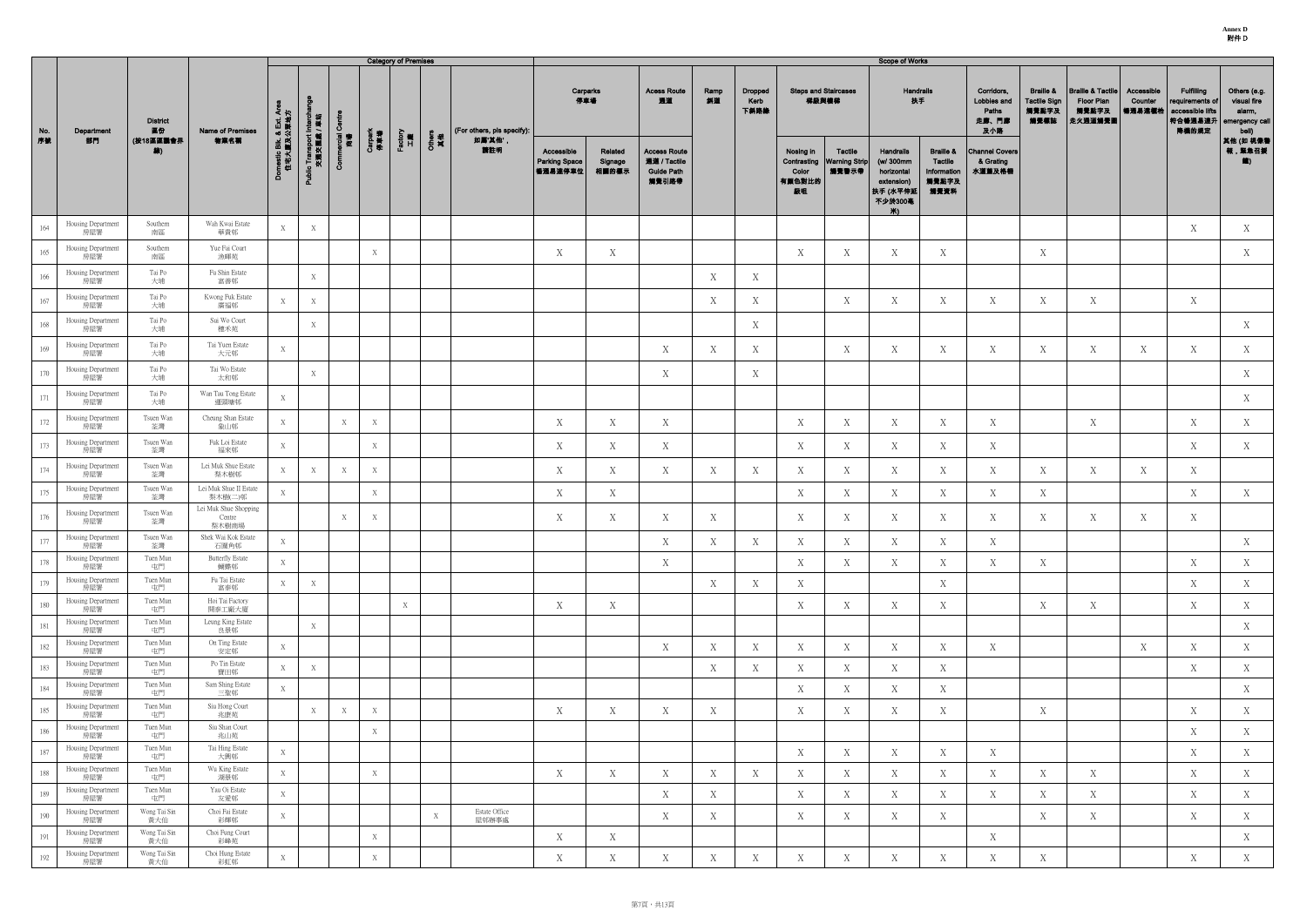**Annex D** 附件 D

|         |                           |                       |                                          |                                      |                                         |                   |                | <b>Category of Premises</b> |              |                                   |                                                 |                             |                                                                   |            |                                |                                    |                                                 | <b>Scope of Works</b>                                                            |                                                                        |                                                    |                                                              |                                                                |                                 |                                                                              |                                                                  |
|---------|---------------------------|-----------------------|------------------------------------------|--------------------------------------|-----------------------------------------|-------------------|----------------|-----------------------------|--------------|-----------------------------------|-------------------------------------------------|-----------------------------|-------------------------------------------------------------------|------------|--------------------------------|------------------------------------|-------------------------------------------------|----------------------------------------------------------------------------------|------------------------------------------------------------------------|----------------------------------------------------|--------------------------------------------------------------|----------------------------------------------------------------|---------------------------------|------------------------------------------------------------------------------|------------------------------------------------------------------|
| No.     | Department                | <b>District</b><br>區份 | Name of Premises                         |                                      |                                         | Ō                 |                |                             |              | (For others, pls specify):        |                                                 | Carparks<br>停車場             | <b>Acess Route</b><br>通道                                          | Ramp<br>斜道 | <b>Dropped</b><br>Kerb<br>下斜路緣 |                                    | <b>Steps and Staircases</b><br>梯級與樓梯            | Handrails<br>扶手                                                                  |                                                                        | Corridors,<br>Lobbies and<br>Paths<br>走廊、門廊<br>及小路 | <b>Braille &amp;</b><br><b>Tactile Sign</b><br>觸覺點字及<br>觸覺標誌 | <b>Braille &amp; Tactile</b><br>Floor Plan<br>觸覺點字及<br>走火通道觸覺圖 | Accessible<br>Counter<br>暢通易達權柏 | <b>Fulfilling</b><br>requirements of<br>accessible lifts<br>符合暢通易達升<br>降機的規定 | Others (e.g.<br>visual fire<br>alarm,<br>emergency call<br>bell) |
| 序数      | 部門                        | (按18區區議會界<br>線)       | 物業名稱                                     | omestic Blk. & Ext. Are<br>住宅大廈及公眾地方 | Public Transport Intercha<br>交通交匯處 / 車站 | ercial<br>商場<br>8 | Carpark<br>停車場 | Factory<br>工廠               | Others<br>其他 | 如屬'其他'<br>請註明                     | Accessible<br><b>Parking Space</b><br>  暢通易達停車位 | Related<br>Signage<br>相關的標示 | <b>Access Route</b><br>通道 / Tactile<br><b>Guide Path</b><br>觸覺引路帶 |            |                                | Nosing in<br>Color<br>有顏色對比的<br>級咀 | Tactile<br>Contrasting   Warning Strip<br>觸覺警示帶 | Handrails<br>(w/ 300mm<br>horizontal<br>extension)<br>扶手 (水平伸延<br>不少於300毫<br>Ж). | <b>Braille &amp;</b><br><b>Tactile</b><br>Information<br>觸覺點字及<br>觸覺資料 | <b>Channel Covers</b><br>& Grating<br>水道蓋及格柵       |                                                              |                                                                |                                 |                                                                              | 其他 (如 視像書<br>報,緊急召援                                              |
| 193     | Housing Department<br>房屋署 | Wong Tai Sin<br>黃大仙   | Choi Wan (I) Estate<br>彩雲(一)邨            | X                                    | X                                       |                   | X              |                             |              |                                   | X                                               | X                           | X                                                                 | X          | Х                              | X                                  | X                                               | X                                                                                | X                                                                      | X                                                  | X                                                            | X                                                              |                                 | X                                                                            | X                                                                |
| 194     | Housing Department<br>房屋署 | Wong Tai Sin<br>黃大仙   | Choi Wan (II) Estate<br>彩雲(二)邨           | X                                    |                                         |                   | X              |                             | X            | Estate Office<br>屋邨辦事處            | X                                               | X                           | X                                                                 | X          | X                              | X                                  | X                                               | X                                                                                | X                                                                      | X                                                  | X                                                            | X                                                              |                                 | X                                                                            | X                                                                |
| 195     | Housing Department<br>房屋署 | Wong Tai Sin<br>黃大仙   | Chuk Yuen North Estate<br>竹園北邨           |                                      |                                         |                   |                |                             | X            | Estate Office<br>屋邨辦事處            |                                                 |                             |                                                                   |            |                                |                                    |                                                 |                                                                                  |                                                                        |                                                    |                                                              |                                                                |                                 |                                                                              | X                                                                |
| 196     | Housing Department<br>房屋署 | Wong Tai Sin<br>黃大仙   | Chuk Yuen South Estate<br>竹園南邨           | X                                    |                                         |                   |                |                             | X            | Estate Office<br>屋邨辦事處            |                                                 |                             | X                                                                 | X          | X                              | X                                  | X                                               | X                                                                                | X                                                                      | X                                                  | X                                                            | X                                                              |                                 | X                                                                            | X                                                                |
| 197     | Housing Department<br>房屋署 | Wong Tai Sin<br>黃大仙   | Fu Keung Court<br>富強苑                    |                                      |                                         |                   | X              |                             |              |                                   |                                                 |                             |                                                                   |            |                                | X                                  | Χ                                               | X                                                                                | X                                                                      |                                                    |                                                              |                                                                |                                 |                                                                              | X                                                                |
| 198     | Housing Department<br>房屋署 | Wong Tai Sin<br>黃大仙   | Fu Shan Estate<br>富山邨                    | X                                    |                                         | X                 | X              |                             |              |                                   | X                                               | X                           | X                                                                 | X          | X                              |                                    | X                                               | X                                                                                | X                                                                      |                                                    |                                                              | X                                                              |                                 | X                                                                            |                                                                  |
| 199     | Housing Department<br>房屋署 | Wong Tai Sin<br>黃大仙   | Fung Tak Estate<br>鳳德邨                   |                                      |                                         |                   |                |                             | X            | Estate Office & HSC<br>屋邨辦事處及長者住屋 |                                                 |                             |                                                                   |            |                                |                                    |                                                 |                                                                                  |                                                                        |                                                    |                                                              |                                                                |                                 |                                                                              | X                                                                |
| 200     | Housing Department<br>房屋署 | Wong Tai Sin<br>黃大仙   | Ka Keung Court<br>嘉強苑                    |                                      |                                         |                   | X              |                             |              |                                   |                                                 |                             |                                                                   |            |                                |                                    |                                                 |                                                                                  |                                                                        |                                                    |                                                              |                                                                |                                 |                                                                              | X                                                                |
| 201     | Housing Department<br>房屋署 | Wong Tai Sin<br>黃大仙   | King Hin Court<br>瓊軒苑                    |                                      |                                         |                   | X              |                             |              |                                   |                                                 |                             |                                                                   |            |                                | X                                  | X                                               | X                                                                                | X                                                                      |                                                    |                                                              |                                                                |                                 |                                                                              |                                                                  |
| 202     | Housing Department<br>房屋署 | Wong Tai Sin<br>黃大仙   | King Shan Court<br>瓊山苑                   |                                      |                                         |                   | X              |                             |              |                                   |                                                 |                             |                                                                   |            |                                | X                                  | Χ                                               | X                                                                                | X                                                                      |                                                    |                                                              |                                                                |                                 |                                                                              | X                                                                |
| 203     | Housing Department<br>房屋署 | Wong Tai Sin<br>黃大仙   | Lok Fu Estate<br>樂富邨                     | X                                    | X                                       |                   |                |                             |              |                                   |                                                 |                             | X                                                                 | X          | Χ                              | X                                  | X                                               | X                                                                                | X                                                                      | X                                                  | X                                                            | X                                                              |                                 | X                                                                            | X                                                                |
| 204     | Housing Department<br>房屋署 | Wong Tai Sin<br>黃大仙   | Lok Fu HA CSC<br>樂富房屋委員會客務中心             |                                      |                                         |                   |                |                             | X            | Customer Services Centre<br>客務中心  |                                                 |                             | $\boldsymbol{\mathrm{X}}$                                         |            |                                | X                                  | X                                               | X                                                                                | Χ                                                                      |                                                    | X                                                            |                                                                | X                               | X                                                                            | X                                                                |
| 205     | Housing Department<br>房屋署 | Wong Tai Sin<br>黃大仙   | ower Wong Tai Sin II Estate<br>黃大仙下邨(二區) | X                                    | X                                       |                   |                |                             |              |                                   |                                                 |                             | X                                                                 | X          |                                | X                                  | X                                               | X                                                                                | X                                                                      | X                                                  | X                                                            | X                                                              |                                 | X                                                                            | X                                                                |
| 206     | Housing Department<br>房屋署 | Wong Tai Sin<br>黃大仙   | Lower Wong Tai Sin I Estate<br>黃大仙下邨(一區) |                                      |                                         |                   |                |                             | X            | Estate Office<br>屋邨辦事處            |                                                 |                             |                                                                   |            |                                |                                    |                                                 |                                                                                  |                                                                        |                                                    |                                                              |                                                                |                                 |                                                                              | X                                                                |
| 207     | Housing Department<br>房屋署 | Wong Tai Sin<br>黃大仙   | Lung Cheung Office Blk<br>龍翔辦公大樓         |                                      |                                         |                   |                |                             | X            | HA's Office<br>房委會辦事處             |                                                 |                             | X                                                                 |            |                                | X                                  | X                                               | X                                                                                | X                                                                      |                                                    | X                                                            |                                                                | X                               | X                                                                            | X                                                                |
| 208     | Housing Department<br>房屋署 | Wong Tai Sin<br>黃大仙   | Lung Poon Court<br>龍蟠苑                   |                                      |                                         | X                 | X              |                             |              |                                   | X                                               | X                           | X                                                                 | X          |                                | X                                  | X                                               | X                                                                                | X                                                                      | X                                                  | X                                                            | X                                                              |                                 | X                                                                            | X                                                                |
| 209     | Housing Department<br>房屋署 | Wong Tai Sin<br>黃大仙   | Mei Tung Estate<br>美東邨                   | X                                    |                                         |                   |                |                             |              |                                   | X                                               | X                           | X                                                                 | X          | Χ                              | X                                  | Χ                                               | X                                                                                | X                                                                      | X                                                  | X                                                            | X                                                              |                                 | X                                                                            | X                                                                |
| $210\,$ | Housing Department<br>房屋署 | Wong Tai Sin<br>黃大仙   | Tak Keung Court<br>德強苑                   |                                      |                                         |                   | $\mathbf X$    |                             |              |                                   |                                                 |                             |                                                                   |            |                                | Χ                                  | X                                               | X                                                                                | X                                                                      |                                                    |                                                              |                                                                |                                 |                                                                              | X                                                                |
| 211     | Housing Department<br>房屋署 | Wong Tai Sin<br>黃大仙   | Tsz Ching Estate<br>慈正邨                  | X                                    |                                         |                   |                |                             |              |                                   |                                                 |                             | X                                                                 | X          | X                              |                                    | X                                               | X                                                                                | X                                                                      | X                                                  | X                                                            | X                                                              |                                 | X                                                                            |                                                                  |
| 212     | Housing Department<br>房屋署 | Wong Tai Sin<br>黃大仙   | Tsz Hong Estate<br>慈康邨                   | X                                    |                                         |                   |                |                             |              |                                   |                                                 |                             |                                                                   |            |                                |                                    |                                                 |                                                                                  | X                                                                      | X                                                  |                                                              |                                                                |                                 | X                                                                            |                                                                  |
| 213     | Housing Department<br>房屋署 | Wong Tai Sin<br>黃大仙   | Tsz Lok Estate<br>慈樂邨                    | X                                    |                                         |                   |                |                             |              |                                   |                                                 |                             |                                                                   | X          | X                              |                                    | $\boldsymbol{X}$                                | X                                                                                | X                                                                      | X                                                  |                                                              |                                                                |                                 | X                                                                            |                                                                  |
| 214     | Housing Department<br>房屋署 | Wong Tai Sin<br>黃大仙   | Tsz Man Estate<br>慈民邨                    | X                                    |                                         |                   |                |                             |              |                                   |                                                 |                             |                                                                   | X          |                                |                                    | X                                               | X                                                                                | X                                                                      |                                                    |                                                              |                                                                |                                 | X                                                                            |                                                                  |
| 215     | Housing Department<br>房屋署 | Wong Tai Sin<br>黃大仙   | Tsz Wan Shan Shopping<br>Centre<br>慈雲山商場 |                                      | X                                       |                   |                |                             |              |                                   |                                                 |                             | $\boldsymbol{X}$                                                  |            | X                              |                                    |                                                 |                                                                                  |                                                                        |                                                    |                                                              |                                                                |                                 |                                                                              | X                                                                |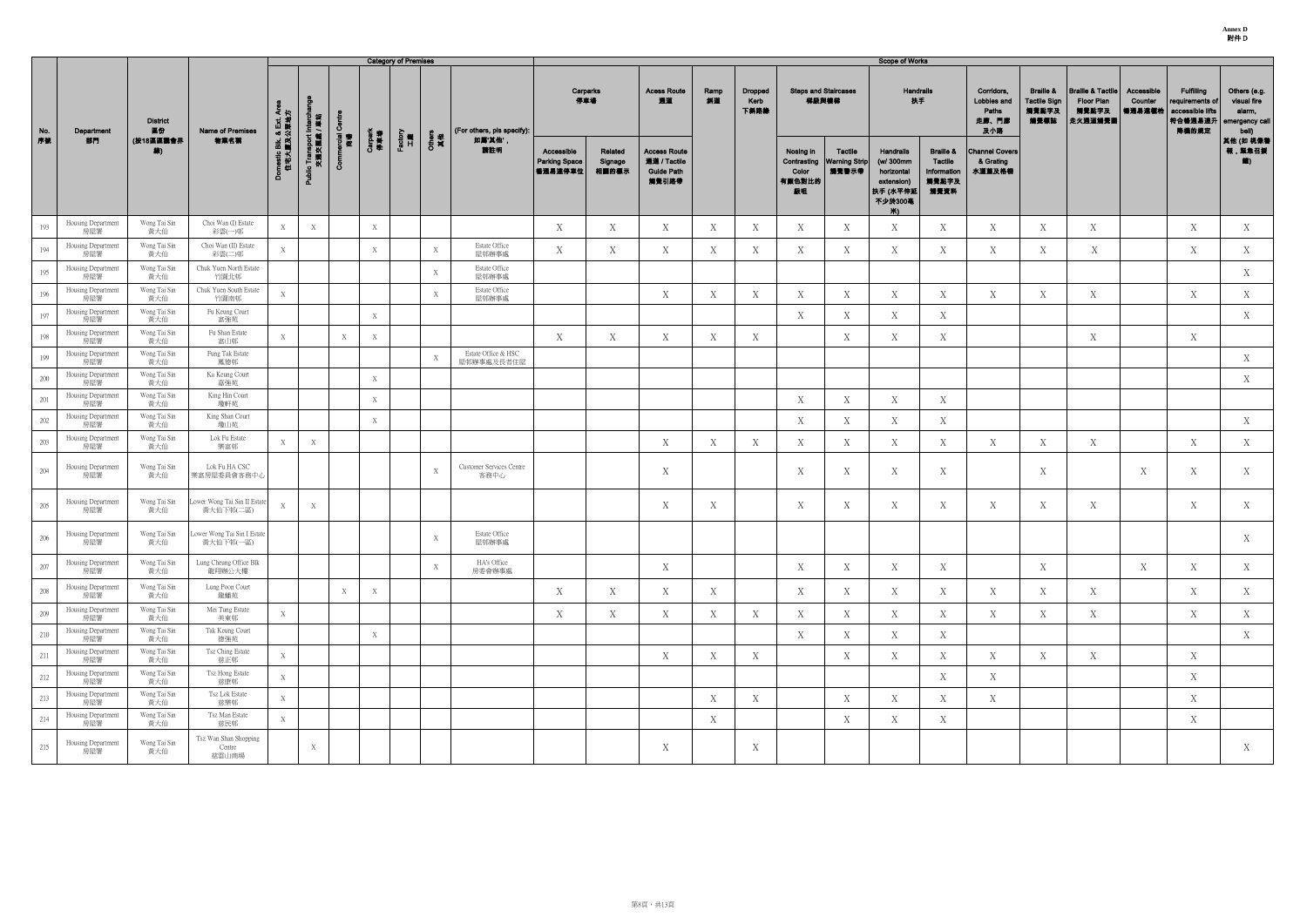|           |                           |                                    |                                    |                                      |                                         |                   |                | <b>Category of Premises</b> |              |                                       |                                               |                             |                                                                   |            |                         |                                    |                                                 | <b>Scope of Works</b>                                                                    |                                                                 |                                                    |                                                              |                                                                |                                  |                                                                              |                                                                               |
|-----------|---------------------------|------------------------------------|------------------------------------|--------------------------------------|-----------------------------------------|-------------------|----------------|-----------------------------|--------------|---------------------------------------|-----------------------------------------------|-----------------------------|-------------------------------------------------------------------|------------|-------------------------|------------------------------------|-------------------------------------------------|------------------------------------------------------------------------------------------|-----------------------------------------------------------------|----------------------------------------------------|--------------------------------------------------------------|----------------------------------------------------------------|----------------------------------|------------------------------------------------------------------------------|-------------------------------------------------------------------------------|
| No.<br>序號 | Department<br>部門          | <b>District</b><br>區份<br>(按18區區議會界 | Name of Premises<br>物業名稱           | omestic Blk. & Ext. Are<br>住宅大廈及公眾地方 |                                         | Ō<br>arcial<br>商場 |                | Factory<br>工廠               |              | (For others, pls specify):<br>如屬'其他', | 停車場                                           | Carparks                    | <b>Acess Route</b><br>通道                                          | Ramp<br>斜道 | Dropped<br>Kerb<br>下斜路缘 |                                    | <b>Steps and Staircases</b><br>梯級與樓梯            | Handrails<br>扶手                                                                          |                                                                 | Corridors,<br>Lobbies and<br>Paths<br>走廊、門廊<br>及小路 | <b>Braille &amp;</b><br><b>Tactile Sign</b><br>觸覺點字及<br>觸覺標誌 | <b>Braille &amp; Tactile</b><br>Floor Plan<br>觸覺點字及<br>走火通道觸覺圖 | Accessible<br>Counter<br> 暢通易達權枱 | <b>Fulfilling</b><br>requirements of<br>accessible lifts<br>符合暢通易達升<br>降機的規定 | Others (e.g.<br>visual fire<br>alarm,<br>emergency call<br>bell)<br>其他 (如 視像種 |
|           |                           | 線)                                 |                                    |                                      | Public Transport Intercha<br>交通交匯處 / 車站 | යි                | Carpark<br>停車場 |                             | Others<br>其他 | 請註明                                   | Accessible<br><b>Parking Space</b><br>暢通易達停車位 | Related<br>Signage<br>相關的標示 | <b>Access Route</b><br>通道 / Tactile<br><b>Guide Path</b><br>觸覺引路帶 |            |                         | Nosing in<br>Color<br>有顏色對比的<br>級咀 | Tactile<br>Contrasting   Warning Strip<br>觸覺警示帶 | <b>Handrails</b><br>(w/ 300mm<br>horizontal<br>extension)<br> 扶手 (水平伸延<br>不少於300毫<br>Ж). | <b>Braille &amp;</b><br>Tactile<br>Information<br>觸覺點字及<br>觸覺資料 | <b>Channel Covers</b><br>& Grating<br>水道蓋及格柵       |                                                              |                                                                |                                  |                                                                              | 報,緊急召援<br>$\langle \rangle$                                                   |
| 216       | Housing Department<br>房屋署 | Wong Tai Sin<br>黃大仙                | Upper Wong Tai Sin Estate<br>黄大仙上邨 | X                                    |                                         |                   |                |                             |              |                                       |                                               |                             | $\boldsymbol{X}$                                                  |            |                         | X                                  | Χ                                               | X                                                                                        | X                                                               |                                                    | X                                                            | X                                                              |                                  | X                                                                            |                                                                               |
| 217       | Housing Department<br>房屋署 | Wong Tai Sin<br>黃大仙                | Wang Tau Hom Estate<br>横頭磡邨        | X                                    |                                         |                   |                |                             | X            | Estate Office<br>屋邨辦事處                |                                               |                             | X                                                                 | X          |                         | X                                  | X                                               | X                                                                                        | X                                                               | X                                                  | X                                                            | X                                                              |                                  | $\mathbf X$                                                                  | X                                                                             |
| 218       | Housing Department<br>房屋署 | Yau Tsim Mong<br>油尖旺               | Hoi Fu Court<br>海富苑                | X                                    |                                         |                   |                |                             |              |                                       |                                               |                             |                                                                   |            |                         |                                    |                                                 |                                                                                          | X                                                               |                                                    |                                                              |                                                                |                                  | X                                                                            |                                                                               |
| 219       | Housing Department<br>房屋署 | Yuen Long<br>元朗                    | Fung Ting Court<br>鳳庭苑             |                                      |                                         |                   | X              |                             |              |                                       | X                                             |                             |                                                                   |            |                         | X                                  | X                                               | X                                                                                        |                                                                 |                                                    |                                                              |                                                                |                                  |                                                                              | X                                                                             |
| 220       | Housing Department<br>房屋署 | Yuen Long<br>元朗                    | Grandeur Terrace<br>俊宏軒            | X                                    |                                         |                   | X              |                             |              |                                       |                                               |                             |                                                                   |            |                         | X                                  |                                                 | $X_{\mathcal{I}}$                                                                        | $\mathbf X$                                                     |                                                    | $\mathbf X$                                                  |                                                                |                                  |                                                                              |                                                                               |
| 221       | Housing Department<br>房屋署 | Yuen Long<br>元朗                    | Long Bin Interim Housing<br>朗邊中轉房屋 | X                                    |                                         |                   |                |                             | X            | Estate Office<br>屋邨辦事處                |                                               |                             | X                                                                 | X          | X                       | X                                  | X                                               | X                                                                                        | X                                                               |                                                    | X                                                            |                                                                |                                  |                                                                              | X                                                                             |
| 222       | Housing Department<br>房屋署 | Yuen Long<br>元朗                    | Long Ping Estate<br>朗屏邨            |                                      | X                                       |                   |                |                             |              |                                       |                                               |                             |                                                                   |            |                         |                                    |                                                 |                                                                                          |                                                                 |                                                    |                                                              |                                                                |                                  |                                                                              | X                                                                             |
| 223       | Housing Department<br>房屋署 | Yuen Long<br>元朗                    | Shui Pin Wai Estate<br>水邊圍邨        | X                                    |                                         |                   | X              |                             |              |                                       | X                                             | X                           |                                                                   | X          | Х                       | X                                  | X                                               | X                                                                                        | X                                                               | X                                                  | X                                                            |                                                                |                                  | X                                                                            | X                                                                             |
| 224       | Housing Department<br>房屋署 | Yuen Long<br>元朗                    | Tin Chak Estate<br>天澤邨             | X                                    |                                         |                   |                |                             |              |                                       |                                               |                             | X                                                                 |            | Χ                       | X                                  |                                                 | X                                                                                        |                                                                 |                                                    | X                                                            |                                                                |                                  | X                                                                            |                                                                               |
| 225       | Housing Department<br>房屋署 | Yuen Long<br>元朗                    | Tin Ching Estate<br>天晴邨            | X                                    |                                         | X                 |                |                             |              |                                       |                                               |                             | X                                                                 |            |                         |                                    |                                                 | X                                                                                        | X                                                               |                                                    | X                                                            |                                                                |                                  | X                                                                            |                                                                               |
| 226       | Housing Department<br>房屋署 | Yuen Long<br>元朗                    | Tin Fu Court<br>天富苑                |                                      |                                         |                   | X              |                             |              |                                       | X                                             | X                           | X                                                                 |            |                         |                                    | Χ                                               | X                                                                                        | X                                                               |                                                    | X                                                            |                                                                |                                  | X                                                                            |                                                                               |
| 227       | Housing Department<br>房屋署 | Yuen Long<br>元朗                    | Tin Heng Estate<br>天恆邨             | X                                    | X                                       |                   | X              |                             |              |                                       | X                                             | X                           |                                                                   |            |                         | X                                  | X                                               | X                                                                                        |                                                                 |                                                    | X                                                            |                                                                | X                                | X                                                                            | X                                                                             |
| 228       | Housing Department<br>房屋署 | Yuen Long<br>元朗                    | Tin King Estate<br>田景邨             | X                                    |                                         |                   |                |                             |              |                                       |                                               |                             |                                                                   |            |                         |                                    |                                                 |                                                                                          |                                                                 |                                                    |                                                              |                                                                |                                  |                                                                              | X                                                                             |
| 229       | Housing Department<br>房屋署 | Yuen Long<br>元朗                    | Tin Shui (1) Estate<br>天瑞(一)邨      | X                                    |                                         |                   |                |                             |              |                                       |                                               |                             |                                                                   |            |                         | X                                  | X                                               | X                                                                                        | X                                                               |                                                    | X                                                            |                                                                |                                  | X                                                                            |                                                                               |
| 230       | Housing Department<br>房屋署 | Yuen Long<br>元朗                    | Tin Shui (2) Estate<br>天瑞(二)邨      | X                                    |                                         |                   |                |                             |              |                                       |                                               |                             |                                                                   |            |                         | X                                  | X                                               | X                                                                                        | X                                                               |                                                    | X                                                            |                                                                |                                  | X                                                                            | X                                                                             |
| 231       | Housing Department<br>房屋署 | Yuen Long<br>元朗                    | Tin Tsz Estate<br>天慈邨              | X                                    |                                         |                   |                |                             |              |                                       |                                               |                             |                                                                   |            |                         | X                                  | X                                               | X                                                                                        | X                                                               |                                                    | X                                                            |                                                                | X                                | X                                                                            | X                                                                             |
| 232       | Housing Department<br>房屋署 | Yuen Long<br>元朗                    | Tin Wah Estate<br>天華邨              | X                                    |                                         |                   |                |                             |              |                                       |                                               |                             |                                                                   |            |                         | X                                  | X                                               | X                                                                                        | X                                                               |                                                    | X                                                            |                                                                | X                                | X                                                                            | X                                                                             |
| 233       | Housing Department<br>房屋署 | Yuen Long<br>元朗                    | Tin Yan Estate<br>天恩邨              | X                                    | X                                       | X                 | X              |                             |              |                                       | X                                             | X                           | X                                                                 |            |                         | X                                  | X                                               | X                                                                                        | X                                                               |                                                    | X                                                            | X                                                              |                                  | X                                                                            | X                                                                             |
| 234       | Housing Department<br>房屋署 | Yuen Long<br>元朗                    | Tin Yat Estate<br>天逸邨              | X                                    |                                         |                   |                |                             |              |                                       |                                               |                             |                                                                   |            |                         |                                    |                                                 |                                                                                          | X                                                               |                                                    | X                                                            |                                                                |                                  | X                                                                            | X                                                                             |
| 235       | Housing Department<br>房屋署 | Yuen Long<br>元朗                    | Tin Yiu (1) Estate<br>天耀(一)邨       | X                                    |                                         |                   |                |                             |              |                                       |                                               |                             | X                                                                 | X          | Χ                       |                                    | X                                               | X                                                                                        | X                                                               | X                                                  | X                                                            | X                                                              |                                  | X                                                                            |                                                                               |
| 236       | Housing Department<br>房屋署 | Yuen Long<br>元朗                    | Tin Yiu (2) Estate<br>天耀(二)邨       | X                                    |                                         |                   |                |                             |              |                                       |                                               |                             |                                                                   | X          |                         |                                    | Χ                                               | X                                                                                        | X                                                               |                                                    | X                                                            | X                                                              |                                  | X                                                                            | X                                                                             |
| 237       | Housing Department<br>房屋署 | Yuen Long<br>元朗                    | Tin Yuet Estate<br>天悅邨             | X                                    | X                                       |                   |                |                             |              |                                       |                                               |                             |                                                                   |            | X                       | X                                  |                                                 |                                                                                          | X                                                               | X                                                  | X                                                            | X                                                              |                                  | X                                                                            | X                                                                             |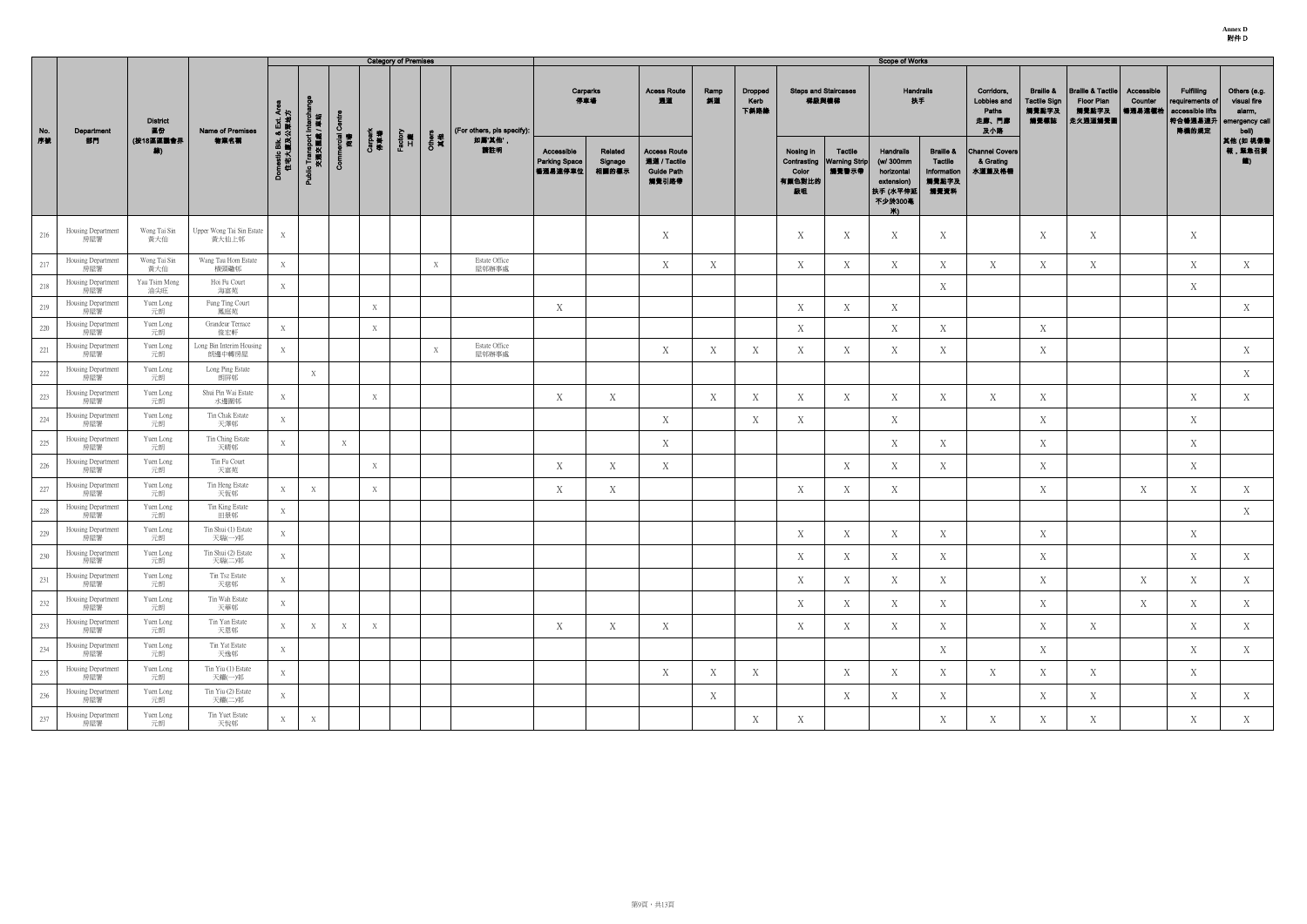|                 |                                                                        |                       |                                                          |                                    |                                |                             |                | <b>Category of Premises</b> |              |                                      |                                                |                             |                                                                   |            |                                |                                                   |                                          | <b>Scope of Works</b>                                                            |                                                                        |                                                    |                                                              |                                                                |                                 |                                                                             |                                                                  |
|-----------------|------------------------------------------------------------------------|-----------------------|----------------------------------------------------------|------------------------------------|--------------------------------|-----------------------------|----------------|-----------------------------|--------------|--------------------------------------|------------------------------------------------|-----------------------------|-------------------------------------------------------------------|------------|--------------------------------|---------------------------------------------------|------------------------------------------|----------------------------------------------------------------------------------|------------------------------------------------------------------------|----------------------------------------------------|--------------------------------------------------------------|----------------------------------------------------------------|---------------------------------|-----------------------------------------------------------------------------|------------------------------------------------------------------|
| No.<br>序號       | Department                                                             | <b>District</b><br>區份 | Name of Premises<br>物業名稱                                 | ৰ দু                               | り 投<br>回 舞                     | $\sigma$<br>reing<br>極<br>極 |                | Factory<br>工廠               |              | (For others, pls specify):<br>如屬'其他' | 停車場                                            | Carparks                    | <b>Acess Route</b><br>通道                                          | Ramp<br>斜道 | <b>Dropped</b><br>Kerb<br>下斜路缘 |                                                   | <b>Steps and Staircases</b><br>梯級與樓梯     | Handrails<br>扶手                                                                  |                                                                        | Corridors,<br>Lobbies and<br>Paths<br>走廊、門廊<br>及小路 | <b>Braille &amp;</b><br><b>Tactile Sign</b><br>觸覺點字及<br>觸覺標誌 | <b>Braille &amp; Tactile</b><br>Floor Plan<br>觸覺點字及<br>走火通道觸覺圖 | Accessible<br>Counter<br>暢通易達權柏 | <b>Fulfilling</b><br>equirements of<br>accessible lifts<br>符合暢通易達升<br>降機的規定 | Others (e.g.<br>visual fire<br>alarm,<br>emergency call<br>bell) |
|                 | 部門                                                                     | (按18區區議會界<br>線)       |                                                          | omestic Blk. & Ext. ,<br>住宅大廈及公眾地] | Public Transport In<br>交通交匯處 / | රි                          | Carpark<br>停車場 |                             | Others<br>其他 | 請註明                                  | Accessible<br><b>Parking Space</b><br> 暢通易達停車位 | Related<br>Signage<br>相關的標示 | <b>Access Route</b><br>通道 / Tactile<br><b>Guide Path</b><br>觸覺引路帶 |            |                                | Nosing in<br>Contrasting<br>Color<br>有颜色對比的<br>級咀 | Tactile<br><b>Warning Strip</b><br>觸覺警示帶 | Handrails<br>(w/ 300mm<br>horizontal<br>extension)<br>扶手 (水平伸延<br>不少於300毫<br>Ж). | <b>Braille &amp;</b><br><b>Tactile</b><br>Information<br>觸覺點字及<br>觸覺資料 | <b>Channel Covers</b><br>& Grating<br>水道蓋及格柵       |                                                              |                                                                |                                 |                                                                             | 其他 (如 視像警<br>報,緊急召援<br>$\left( \frac{1}{2} \right)$              |
|                 | (B) Improvements works completed by 30 June 2014<br>於2014年6月30日完成的工程項目 |                       |                                                          |                                    |                                |                             |                |                             |              |                                      |                                                |                             |                                                                   |            |                                |                                                   |                                          |                                                                                  |                                                                        |                                                    |                                                              |                                                                |                                 |                                                                             |                                                                  |
|                 | Housing Department<br>房屋署                                              | Eastern<br>東區         | Hang Tsui Court<br>杏翠苑                                   |                                    |                                |                             | X              |                             |              |                                      |                                                |                             |                                                                   |            |                                |                                                   |                                          |                                                                                  |                                                                        |                                                    |                                                              |                                                                |                                 | X                                                                           |                                                                  |
|                 | Housing Department<br>房屋署                                              | Eastern<br>東區         | Hing Man Estate<br>興民邨                                   | X                                  |                                |                             |                |                             |              |                                      |                                                |                             |                                                                   |            |                                | X                                                 | X                                        | X                                                                                | X                                                                      |                                                    |                                                              |                                                                |                                 |                                                                             | X                                                                |
|                 | Housing Department<br>房屋署                                              | Eastern<br>東區         | Hing Tung Estate<br>興東邨                                  | X                                  |                                |                             |                |                             |              |                                      |                                                |                             |                                                                   |            |                                | X                                                 | X                                        | X                                                                                | X                                                                      |                                                    |                                                              |                                                                |                                 | X                                                                           | X                                                                |
|                 | Housing Department<br>房屋署                                              | Eastern<br>東區         | Hing Wah (I) Estate<br>興華(一)邨                            | X                                  |                                |                             |                |                             | X            | Estate Office<br>屋邨辦事處               |                                                |                             |                                                                   |            |                                | X                                                 | X                                        | X                                                                                | X                                                                      |                                                    |                                                              |                                                                |                                 | X                                                                           | X                                                                |
|                 | Housing Department<br>房屋署                                              | Eastern<br>東區         | Hing Wah (II) Estate<br>興華(二)邨                           | X                                  | X                              |                             | X              |                             |              |                                      |                                                |                             |                                                                   |            |                                | X                                                 | X                                        | X                                                                                | X                                                                      |                                                    |                                                              |                                                                |                                 | X                                                                           | X                                                                |
|                 | Housing Department<br>房屋署                                              | Eastern<br>東區         | Tsui Lok Estate<br>翠樂邨                                   | X                                  |                                |                             | X              |                             | X            | Estate Office<br>屋邨辦事處               |                                                |                             |                                                                   |            |                                | X                                                 | Х                                        | X                                                                                | X                                                                      |                                                    |                                                              |                                                                |                                 | X                                                                           | X                                                                |
|                 | Housing Department<br>房屋署                                              | Eastern<br>東區         | Tung Yan Court<br>東欣苑                                    |                                    |                                |                             | X              |                             |              |                                      |                                                |                             |                                                                   |            |                                |                                                   |                                          |                                                                                  |                                                                        |                                                    |                                                              |                                                                |                                 |                                                                             | X                                                                |
|                 | Housing Department<br>房屋署                                              | Eastern<br>東區         | Wan Tsui Estate<br>環翠邨                                   | X                                  |                                |                             |                |                             |              |                                      |                                                |                             |                                                                   |            |                                | Χ                                                 | X                                        | X                                                                                | X                                                                      |                                                    |                                                              |                                                                |                                 | X                                                                           | X                                                                |
| 9               | Housing Department<br>房屋署                                              | Eastern<br>東區         | Yee Tsui Court<br>怡翠苑                                    |                                    |                                |                             | X              |                             |              |                                      |                                                |                             |                                                                   |            |                                | X                                                 | X                                        | X                                                                                | X                                                                      |                                                    |                                                              |                                                                |                                 |                                                                             | X                                                                |
| 10 <sup>°</sup> | Housing Department<br>房屋署                                              | Eastern<br>東區         | Yiu Tung Estate<br>耀東邨                                   | X                                  |                                |                             |                |                             |              |                                      |                                                |                             |                                                                   |            |                                | X                                                 | X                                        | X                                                                                | X                                                                      |                                                    |                                                              |                                                                |                                 | X                                                                           |                                                                  |
| 11              | Housing Department<br>房屋署                                              | Islands<br>離島         | Cheung Kwai Estate<br>長貴邨                                | X                                  |                                |                             |                |                             |              |                                      |                                                |                             |                                                                   |            |                                | X                                                 | X                                        | X                                                                                | X                                                                      |                                                    |                                                              |                                                                |                                 |                                                                             | X                                                                |
| 12              | Housing Department<br>房屋署                                              | Islands<br>離島         | Kam Peng Estate<br>金坪邨                                   | X                                  |                                |                             |                |                             |              |                                      |                                                |                             |                                                                   |            |                                |                                                   | X                                        | Χ                                                                                | Χ                                                                      |                                                    |                                                              |                                                                |                                 | X                                                                           | X                                                                |
| 13              | Housing Department<br>房屋署                                              | Islands<br>離島         | Nga Ning Court<br>雅寧苑                                    | X                                  |                                |                             |                |                             |              |                                      |                                                |                             |                                                                   | X          |                                | X                                                 |                                          | X                                                                                | Χ                                                                      | Χ                                                  | Χ                                                            | X                                                              |                                 | X                                                                           |                                                                  |
| 14              | Housing Department<br>房屋署                                              | Islands<br>離島         | Ngan Wan Estate<br>銀灣邨                                   | X                                  |                                |                             |                |                             |              |                                      |                                                |                             |                                                                   |            |                                | X                                                 | X                                        | X                                                                                | X                                                                      |                                                    |                                                              |                                                                |                                 | X                                                                           | X                                                                |
| 15              | Housing Department<br>房屋署                                              | Islands<br>離島         | Yat Tung (II) Estate<br>逸東(二)邨                           | X                                  |                                |                             |                |                             |              |                                      |                                                |                             |                                                                   |            |                                |                                                   |                                          |                                                                                  | X                                                                      |                                                    |                                                              |                                                                |                                 | X                                                                           | X                                                                |
| 16              | Housing Department<br>房屋署                                              | Kowloon City<br>九龍城   | Headquarter Buildings<br>(Blocks 1 - 4)<br>總部大樓 (第一至第四座) |                                    |                                |                             |                |                             | X            | Office Building<br>辦公大樓              |                                                |                             | X                                                                 | X          |                                | $\mathbf X$                                       | X                                        | X                                                                                |                                                                        |                                                    | X                                                            | X                                                              | X                               | X                                                                           | X                                                                |
| 17              | Housing Department<br>房屋署                                              | Kowloon City<br>九龍城   | Ho Man Tin Estate<br>何文田邨                                | X                                  | X                              |                             |                |                             |              |                                      |                                                |                             |                                                                   |            |                                | Χ                                                 | X                                        | X                                                                                | X                                                                      |                                                    |                                                              |                                                                |                                 | X                                                                           | X                                                                |
| 18              | Housing Department<br>房屋署                                              | Kowloon City<br>九龍城   | Hung Hom Estate<br>紅磡邨                                   | X                                  |                                |                             |                |                             |              |                                      |                                                |                             |                                                                   |            |                                |                                                   |                                          | X                                                                                | X                                                                      |                                                    |                                                              |                                                                |                                 | X                                                                           | X                                                                |
| 19              | Housing Department<br>房屋署                                              | Kwai Tsing<br>葵青      | Cheung Ching Estate<br>長青邨                               | X                                  |                                | X                           | X              |                             |              |                                      |                                                |                             |                                                                   |            |                                | X                                                 | X                                        | X                                                                                | X                                                                      |                                                    |                                                              |                                                                |                                 | X                                                                           | X                                                                |
| 20              | Housing Department<br>房屋署                                              | Kwai Tsing<br>葵青      | Cheung Hang Estate<br>長亨邨                                | X                                  |                                |                             |                |                             |              |                                      |                                                |                             |                                                                   |            |                                | X                                                 | X                                        | X                                                                                | X                                                                      |                                                    |                                                              |                                                                |                                 | X                                                                           | X                                                                |
| 21              | Housing Department<br>房屋署                                              | Kwai Tsing<br>葵青      | Kwai Chung Estate<br>葵涌邨                                 | X                                  | X                              | X                           | $\mathbf X$    |                             |              |                                      |                                                |                             |                                                                   |            |                                | X                                                 | X                                        | X                                                                                | X                                                                      |                                                    |                                                              |                                                                |                                 | X                                                                           | X                                                                |
| 22              | Housing Department<br>房屋署                                              | Kwai Tsing<br>葵青      | Kwai Fong Estate<br>葵芳邨                                  | X                                  |                                |                             |                |                             |              |                                      |                                                |                             |                                                                   |            |                                | X                                                 | X                                        | X                                                                                | X                                                                      |                                                    |                                                              |                                                                |                                 | X                                                                           | X                                                                |
| 23              | Housing Department<br>房屋署                                              | Kwai Tsing<br>葵青      | Kwai Shing (East) Estate<br>葵盛東邨                         | X                                  |                                |                             |                |                             |              |                                      |                                                |                             |                                                                   |            |                                | X                                                 | X                                        | X                                                                                | X                                                                      |                                                    |                                                              |                                                                |                                 | X                                                                           | X                                                                |
| 24              | Housing Department<br>房屋署                                              | Kwai Tsing<br>葵青      | On Yam Estate<br>安蔭邨                                     | X                                  | X                              |                             |                |                             |              |                                      |                                                |                             |                                                                   |            |                                |                                                   |                                          |                                                                                  |                                                                        |                                                    |                                                              |                                                                |                                 | X                                                                           | X                                                                |
| 25              | Housing Department<br>房屋署                                              | Kwai Tsing<br>葵青      | Shek Lei (I) Estate<br>石籬(一)邨                            | X                                  |                                |                             |                |                             |              |                                      |                                                |                             |                                                                   |            |                                | X                                                 | X                                        | X                                                                                | X                                                                      |                                                    |                                                              |                                                                |                                 | X                                                                           | X                                                                |
| 26              | Housing Department<br>房屋署                                              | Kwai Tsing<br>葵青      | Shek Lei (II) Estate<br>石籬(二)邨                           | X                                  | X                              |                             | X              |                             |              |                                      |                                                |                             |                                                                   |            |                                | X                                                 | X                                        | X                                                                                | X                                                                      |                                                    |                                                              |                                                                |                                 | X                                                                           | X                                                                |
| 27              | Housing Department<br>房屋署                                              | Kwai Tsing<br>葵青      | Shek Yam Estate<br>石蔭邨                                   | X                                  |                                |                             | X              |                             |              |                                      |                                                |                             |                                                                   |            |                                |                                                   |                                          |                                                                                  |                                                                        |                                                    |                                                              |                                                                |                                 | X                                                                           | X                                                                |
| 28              | Housing Department<br>房屋署                                              | Kwai Tsing<br>葵青      | Yi Fung Court<br>怡峰苑                                     |                                    |                                |                             | X              |                             |              |                                      |                                                |                             |                                                                   |            |                                | X                                                 | X                                        | X                                                                                | X                                                                      |                                                    |                                                              |                                                                |                                 |                                                                             |                                                                  |
| 29              | Housing Department<br>房屋署                                              | Kwun Tong<br>觀塘       | Choi Ying Estate<br>彩盈邨                                  | X                                  |                                | X                           | X              |                             |              |                                      | X                                              | X                           |                                                                   |            |                                |                                                   |                                          | X                                                                                | Χ                                                                      | X                                                  | X                                                            | X                                                              | X                               | X                                                                           | X                                                                |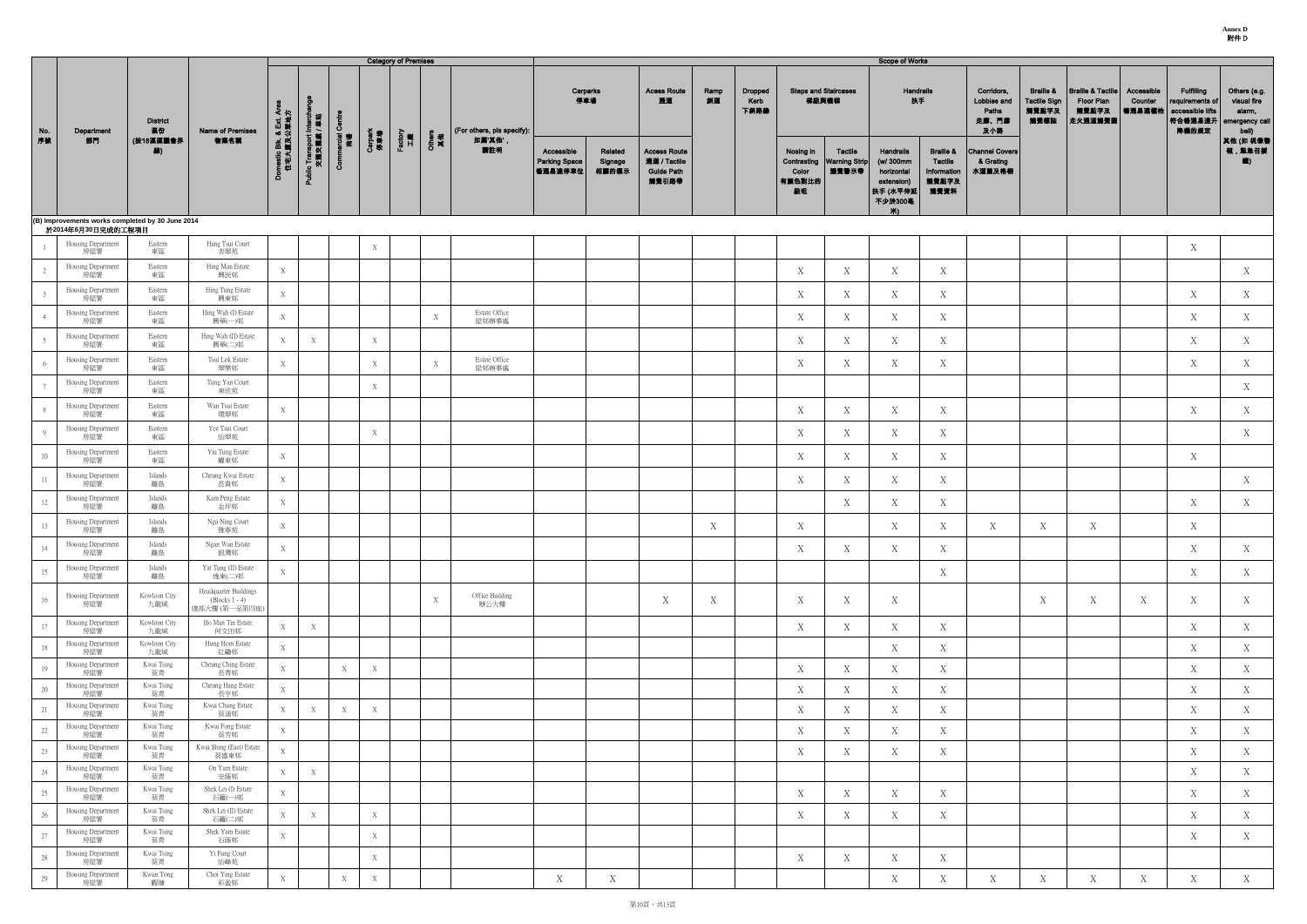|     |                           |                       |                                    |                                      |                                        |                   |                | <b>Category of Premises</b> |              |                                                                 |                                               |                             |                                                                   |            |                         |                                    |                                                 | <b>Scope of Works</b>                                                                    |                                                                        |                                                    |                                                              |                                                                |                                 |                                                                               |                                                                  |
|-----|---------------------------|-----------------------|------------------------------------|--------------------------------------|----------------------------------------|-------------------|----------------|-----------------------------|--------------|-----------------------------------------------------------------|-----------------------------------------------|-----------------------------|-------------------------------------------------------------------|------------|-------------------------|------------------------------------|-------------------------------------------------|------------------------------------------------------------------------------------------|------------------------------------------------------------------------|----------------------------------------------------|--------------------------------------------------------------|----------------------------------------------------------------|---------------------------------|-------------------------------------------------------------------------------|------------------------------------------------------------------|
| No. | Department                | <b>District</b><br>區份 | Name of Premises                   |                                      |                                        | Ō                 |                |                             |              | (For others, pls specify):                                      | 停車場                                           | Carparks                    | <b>Acess Route</b><br>通道                                          | Ramp<br>斜道 | Dropped<br>Kerb<br>下斜路缘 |                                    | <b>Steps and Staircases</b><br>梯級與樓梯            | Handrails<br>扶手                                                                          |                                                                        | Corridors,<br>Lobbies and<br>Paths<br>走廊、門廊<br>及小路 | <b>Braille &amp;</b><br><b>Tactile Sign</b><br>觸覺點字及<br>觸覺標誌 | <b>Braille &amp; Tactile</b><br>Floor Plan<br>觸覺點字及<br>走火通道觸覺圖 | Accessible<br>Counter<br>暢通易達櫃枱 | <b>Fulfilling</b><br>requirements of<br>accessible lifts<br> 符合暢通易達升<br>降機的規定 | Others (e.g.<br>visual fire<br>alarm,<br>emergency call<br>bell) |
| 序数  | 部門                        | (按18區區議會界<br>線)       | 物業名稱                               | omestic Blk. & Ext. Are<br>住宅大廈及公眾地方 | Public Transport Interch<br>交通交匯處 / 車站 | ercial<br>商場<br>δ | Carpark<br>停車場 | Factory<br>工廠               | Others<br>其他 | 如属'其他',<br>請註明                                                  | Accessible<br><b>Parking Space</b><br>暢通易達停車位 | Related<br>Signage<br>相關的標示 | <b>Access Route</b><br>通道 / Tactile<br><b>Guide Path</b><br>觸覺引路帶 |            |                         | Nosing in<br>Color<br>有顏色對比的<br>級咀 | Tactile<br>Contrasting   Warning Strip<br>觸覺警示帶 | <b>Handrails</b><br>(w/ 300mm<br>horizontal<br>extension)<br> 扶手 (水平伸廻<br>不少於300毫<br>Ж). | <b>Braille &amp;</b><br><b>Tactile</b><br>Information<br>觸覺點字及<br>觸覺資料 | <b>Channel Covers</b><br>& Grating<br>水道蓋及格柵       |                                                              |                                                                |                                 |                                                                               | 其他 (如 視像警<br>報,緊急召援<br>11                                        |
| 30  | Housing Department<br>房屋署 | Kwun Tong<br>觀塘       | Chun Wah Court<br>振華苑              |                                      |                                        |                   |                |                             | X            | HA's Office<br>房委會辦事處                                           |                                               |                             |                                                                   |            |                         | X                                  | Χ                                               | X                                                                                        | X                                                                      |                                                    | X                                                            |                                                                |                                 | X                                                                             | X                                                                |
| 31  | Housing Department<br>房屋署 | Kwun Tong<br>觀塘       | Hong Tin Court<br>康田苑              |                                      |                                        |                   | $\mathbf X$    |                             |              |                                                                 | X                                             | X                           |                                                                   |            |                         | X                                  | X                                               | X                                                                                        | X                                                                      |                                                    | X                                                            |                                                                |                                 |                                                                               | X                                                                |
| 32  | Housing Department<br>房屋署 | Kwun Tong<br>觀塘       | Hong Wah Court<br>康華苑              |                                      |                                        |                   | X              |                             |              |                                                                 | X                                             | X                           |                                                                   |            | Х                       | X                                  | Χ                                               | X                                                                                        | X                                                                      | X                                                  | X                                                            |                                                                |                                 | X                                                                             | X                                                                |
| 33  | Housing Department<br>房屋署 | Kwun Tong<br>觀塘       | Kai Yip Estate<br>啟業邨              | X                                    |                                        |                   |                |                             |              |                                                                 |                                               |                             | X                                                                 | X          | Χ                       | $\boldsymbol{X}$                   | X                                               | X                                                                                        | X                                                                      | X                                                  | X                                                            |                                                                |                                 | X                                                                             |                                                                  |
| 34  | Housing Department<br>房屋署 | Kwun Tong<br>觀塘       | Ko Cheung Court<br>高翔苑             | X                                    |                                        |                   |                |                             |              |                                                                 |                                               |                             |                                                                   |            |                         |                                    |                                                 |                                                                                          |                                                                        |                                                    |                                                              |                                                                | X                               | X                                                                             |                                                                  |
| 35  | Housing Department<br>房屋署 | Kwun Tong<br>觀塘       | On Kay Court<br>安基苑                |                                      |                                        | X                 | $\bold{X}$     |                             |              |                                                                 |                                               |                             |                                                                   |            |                         | X                                  | X                                               | X                                                                                        | X                                                                      |                                                    |                                                              |                                                                |                                 | X                                                                             | X                                                                |
| 36  | Housing Department<br>房屋署 | Kwun Tong<br>觀塘       | Ping Shek Estate<br>坪石邨            | X                                    |                                        | $\boldsymbol{X}$  | X              |                             |              |                                                                 | X                                             | X                           | X                                                                 | X          | X                       |                                    | X                                               | X                                                                                        | X                                                                      | X                                                  | X                                                            |                                                                |                                 |                                                                               | X                                                                |
| 37  | Housing Department<br>房屋署 | Kwun Tong<br>觀塘       | Po Tat Estate<br>寶達邨               | X                                    | X                                      |                   |                |                             |              |                                                                 |                                               |                             |                                                                   |            |                         | X                                  |                                                 | X                                                                                        | X                                                                      |                                                    |                                                              |                                                                |                                 | X                                                                             | X                                                                |
| 38  | Housing Department<br>房屋署 | Kwun Tong<br>觀塘       | Sau Mau Ping South Estate<br>秀茂坪南邨 | $\mathbf X$                          |                                        |                   |                |                             |              |                                                                 |                                               |                             |                                                                   |            |                         |                                    |                                                 | X                                                                                        | X                                                                      | X                                                  | X                                                            |                                                                |                                 | X                                                                             | X                                                                |
| 39  | Housing Department<br>房屋署 | Kwun Tong<br>觀塘       | Tak Tin Estate<br>德田邨              | $\mathbf X$                          |                                        |                   |                |                             |              |                                                                 |                                               |                             |                                                                   |            |                         | X                                  | X                                               | X                                                                                        | X                                                                      |                                                    |                                                              |                                                                |                                 | X                                                                             | X                                                                |
| 40  | Housing Department<br>房屋署 | Kwun Tong<br>觀塘       | Tsui Ping (South) Estate<br>翠屏南邨   | X                                    |                                        |                   |                |                             |              |                                                                 |                                               |                             | X                                                                 |            |                         |                                    | X                                               |                                                                                          | X                                                                      | X                                                  |                                                              |                                                                |                                 | X                                                                             | X                                                                |
| 41  | Housing Department<br>房屋署 | Kwun Tong<br>觀塘       | Wan Hon Estate<br>雲漢邨              | X                                    |                                        |                   | X              |                             |              |                                                                 | X                                             | X                           | $\mathbf X$                                                       |            |                         | X                                  | X                                               | X                                                                                        | $\mathbf X$                                                            |                                                    | X                                                            |                                                                |                                 | X                                                                             | X                                                                |
| 42  | Housing Department<br>房屋署 | Kwun Tong<br>觀塘       | Yau Tong Estate<br>油塘邨             | X                                    |                                        |                   |                |                             |              |                                                                 |                                               |                             |                                                                   |            |                         |                                    |                                                 |                                                                                          |                                                                        |                                                    |                                                              |                                                                |                                 | X                                                                             | X                                                                |
| 43  | Housing Department<br>房屋署 | North<br>北區           | Ching Ho Estate<br>清河邨             | X                                    |                                        |                   |                |                             |              |                                                                 |                                               |                             |                                                                   |            |                         |                                    |                                                 | X                                                                                        | X                                                                      |                                                    |                                                              |                                                                |                                 | X                                                                             |                                                                  |
| 44  | Housing Department<br>房屋署 | North<br>北區           | Ka Fuk Estate<br>嘉福邨               | X                                    |                                        |                   |                |                             |              |                                                                 |                                               |                             |                                                                   |            |                         |                                    |                                                 |                                                                                          |                                                                        |                                                    |                                                              |                                                                |                                 | $\mathbf X$                                                                   | X                                                                |
| 45  | Housing Department<br>房屋署 | Sai Kung<br>西貢        | Hau Tak Estate<br>厚德邨              | X                                    |                                        |                   |                |                             |              |                                                                 |                                               |                             |                                                                   | X          | X                       | X                                  | X                                               | X                                                                                        | X                                                                      | X                                                  |                                                              |                                                                |                                 | X                                                                             | X                                                                |
| 46  | Housing Department<br>房屋署 | Sai Kung<br>西貢        | Kin Ming Estate<br>健明邨             | X                                    | X                                      |                   |                |                             |              |                                                                 |                                               |                             |                                                                   |            |                         | X                                  | X                                               | X                                                                                        | Χ                                                                      |                                                    |                                                              |                                                                |                                 | X                                                                             |                                                                  |
| 47  | Housing Department<br>房屋署 | Sai Kung<br>西貢        | King Lam Estate<br>景林邨             | X                                    |                                        |                   |                |                             |              |                                                                 |                                               |                             |                                                                   |            |                         |                                    |                                                 |                                                                                          |                                                                        |                                                    |                                                              |                                                                |                                 |                                                                               | X                                                                |
| 48  | Housing Department<br>房屋署 | Sai Kung<br>西貢        | Ming Tak Estate<br>明德邨             | X                                    |                                        |                   |                |                             |              |                                                                 |                                               |                             |                                                                   | X          | Χ                       | X                                  | X                                               | X                                                                                        | X                                                                      | X                                                  |                                                              |                                                                |                                 | X                                                                             | X                                                                |
| 49  | Housing Department<br>房屋署 | Sai Kung<br>西貢        | Sheung Tak Estate<br>尚德邨           | X                                    |                                        |                   | X              |                             |              |                                                                 |                                               |                             |                                                                   |            |                         | X                                  | X                                               | X                                                                                        | X                                                                      |                                                    |                                                              |                                                                |                                 | X                                                                             | X                                                                |
| 50  | Housing Department<br>房屋署 | Sha Tin<br>沙田         | Chung On Estate<br>頌安邨             | X                                    | X                                      |                   |                |                             |              |                                                                 |                                               |                             |                                                                   |            |                         | X                                  | X                                               | X                                                                                        | X                                                                      |                                                    |                                                              |                                                                |                                 | X                                                                             | X                                                                |
| 51  | Housing Department<br>房屋署 | Sha Tin<br>沙田         | Lee On Estate<br>利安邨               | X                                    |                                        |                   |                |                             |              |                                                                 |                                               |                             |                                                                   |            |                         | X                                  | X                                               | X                                                                                        | X                                                                      |                                                    |                                                              |                                                                |                                 | X                                                                             | X                                                                |
| 52  | Housing Department<br>房屋署 | Sha Tin<br>沙田         | Lek Yuen Estate<br>瀝源邨             | X                                    | $\boldsymbol{\mathrm{X}}$              |                   |                |                             |              |                                                                 |                                               |                             |                                                                   |            |                         | X                                  | X                                               | X                                                                                        | X                                                                      |                                                    |                                                              |                                                                |                                 | X                                                                             | X                                                                |
| 53  | Housing Department<br>房屋署 | Sha Tin<br>沙田         | Mei Lam Estate<br>美林邨              | X                                    | X                                      |                   |                |                             |              |                                                                 |                                               |                             |                                                                   | X          | Χ                       | X                                  | X                                               | X                                                                                        | X                                                                      | X                                                  | X                                                            | X                                                              |                                 |                                                                               |                                                                  |
| 54  | Housing Department<br>房屋署 | Sha Tin<br>沙田         | Sui Fai Factory<br>穗輝工廠大廈          |                                      |                                        |                   |                | X                           |              |                                                                 |                                               |                             |                                                                   |            |                         |                                    |                                                 |                                                                                          |                                                                        |                                                    |                                                              |                                                                |                                 | X                                                                             |                                                                  |
| 55  | Housing Department<br>房屋署 | Sha Tin<br>沙田         | Wo Che Estate<br>和輋邨               | X                                    | X                                      |                   |                |                             |              |                                                                 |                                               |                             |                                                                   |            |                         | X                                  | X                                               | X                                                                                        | X                                                                      |                                                    |                                                              |                                                                |                                 |                                                                               |                                                                  |
| 56  | Housing Department<br>房屋署 | Sham Shui Po<br>深水埗   | Chak On Estate<br>澤安邨              | X                                    |                                        |                   | X              |                             |              |                                                                 | X                                             |                             | X                                                                 |            |                         |                                    |                                                 |                                                                                          |                                                                        | X                                                  |                                                              |                                                                |                                 |                                                                               | X                                                                |
| 57  | Housing Department<br>房屋署 | Sham Shui Po<br>深水埗   | Lei Cheng Uk Estate<br>李鄭屋邨        |                                      |                                        |                   |                |                             | X            | Estate Office, Lift Tower &<br>Han Garden<br>屋邨辦事處,升降機塔及<br>漢公園 |                                               |                             |                                                                   |            |                         | X                                  | X                                               | X                                                                                        | X                                                                      | Х                                                  | X                                                            |                                                                |                                 | X                                                                             | X                                                                |
| 58  | Housing Department<br>房屋署 | Sham Shui Po<br>深水埗   | Nam Shan Estate<br>南山邨             | X                                    |                                        | X                 | X              |                             |              |                                                                 | X                                             | X                           | X                                                                 | X          | X                       |                                    |                                                 |                                                                                          |                                                                        | X                                                  | X                                                            | X                                                              | X                               |                                                                               |                                                                  |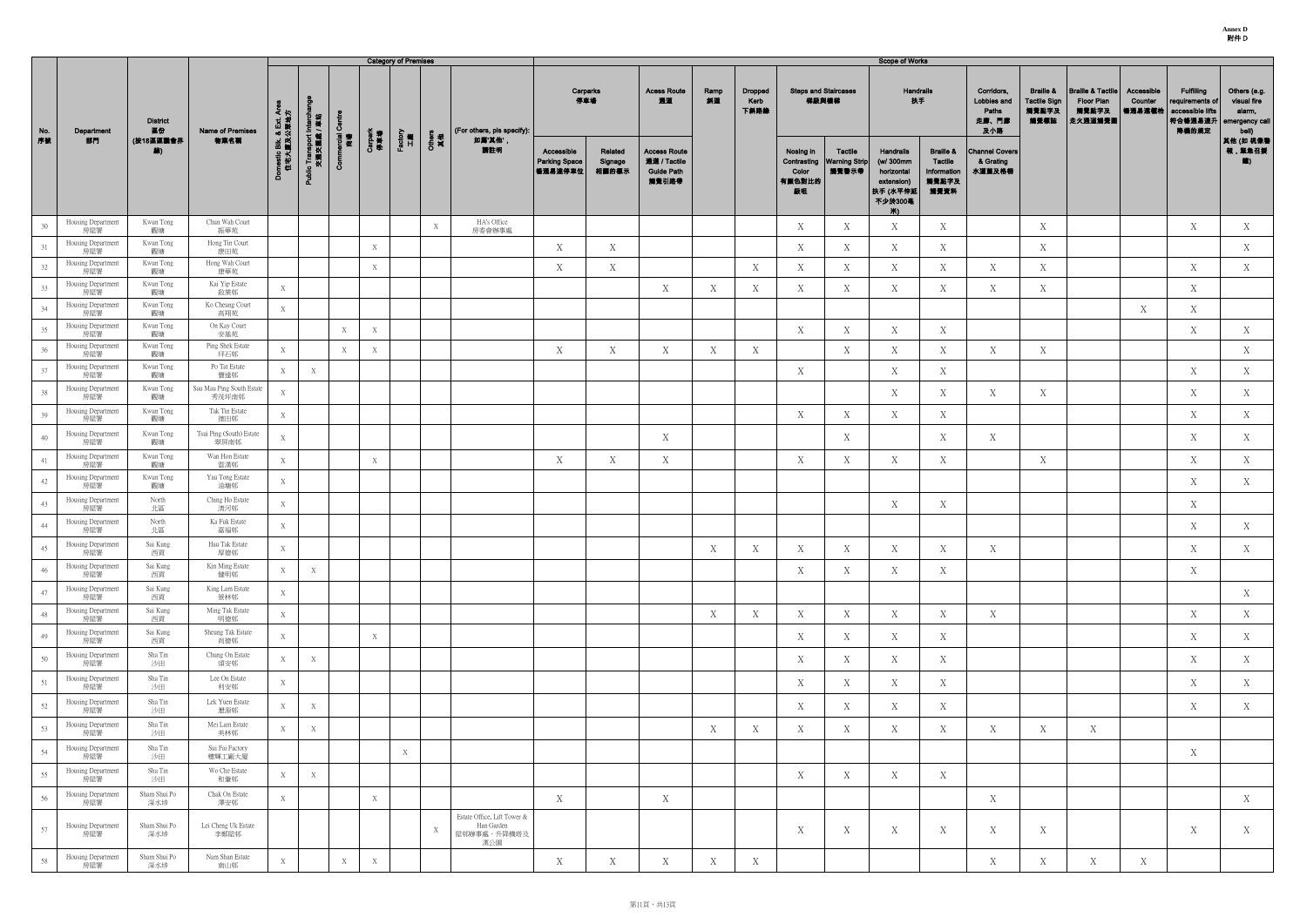**Annex D** 附件 D

|           |                           |                                          |                                          |                                      | <b>Category of Premises</b>        |                   |                |               |              |                                  |                                                 | <b>Scope of Works</b>       |                                                                   |            |                         |                                      |                                                 |                                                                                   |                                                                 |                                                    |                                                              |                                                                |                                 |                                                                              |                                                                  |
|-----------|---------------------------|------------------------------------------|------------------------------------------|--------------------------------------|------------------------------------|-------------------|----------------|---------------|--------------|----------------------------------|-------------------------------------------------|-----------------------------|-------------------------------------------------------------------|------------|-------------------------|--------------------------------------|-------------------------------------------------|-----------------------------------------------------------------------------------|-----------------------------------------------------------------|----------------------------------------------------|--------------------------------------------------------------|----------------------------------------------------------------|---------------------------------|------------------------------------------------------------------------------|------------------------------------------------------------------|
| No.<br>序號 | Department<br>部門          | <b>District</b><br>區份<br>(按18區區議會界<br>線) | Name of Premises                         | omestic Blk. & Ext. Are<br>住宅大廈及公眾地方 | には<br>電気                           | Ō                 |                |               |              | (For others, pls specify):       | Carparks<br>停車場                                 |                             | <b>Acess Route</b><br>通道                                          | Ramp<br>斜道 | Dropped<br>Kerb<br>下斜路緣 | <b>Steps and Staircases</b><br>梯級與樓梯 |                                                 | <b>Handrails</b><br>扶手                                                            |                                                                 | Corridors,<br>Lobbies and<br>Paths<br>走廊、門廊<br>及小路 | <b>Braille &amp;</b><br><b>Tactile Sign</b><br>觸覺點字及<br>觸覺標誌 | <b>Braille &amp; Tactile</b><br>Floor Plan<br>觸覺點字及<br>走火通道觸覺圖 | Accessible<br>Counter<br>暢通易達櫃枱 | <b>Fulfilling</b><br>requirements of<br>accessible lifts<br>符合暢通易達升<br>降機的規定 | Others (e.g.<br>visual fire<br>alarm,<br>emergency call<br>bell) |
|           |                           |                                          | 物業名稱                                     |                                      | Public Transport Inte<br>交通交匯處 / 耳 | ncial<br>商場<br>රි | Carpark<br>停車場 | Factory<br>工廠 | Others<br>其他 | 如屬'其他'<br>請註明                    | Accessible<br><b>Parking Space</b><br>  暢通易達停車位 | Related<br>Signage<br>相關的標示 | <b>Access Route</b><br>通道 / Tactile<br><b>Guide Path</b><br>觸覺引路帶 |            |                         | Nosing in<br>Color<br>有颜色對比的<br>級咀   | Tactile<br>Contrasting   Warning Strip<br>觸覺警示帶 | Handrails<br>(w/ 300mm<br>horizontal<br>extension)<br> 扶手 (水平伸延<br>不少於300毫<br>**∖ | <b>Braille &amp;</b><br>Tactile<br>Information<br>觸覺點字及<br>觸覺資料 | <b>Channel Covers</b><br>& Grating<br>水道蓋及格柵       |                                                              |                                                                |                                 |                                                                              | 其他 (如 視像費<br>報,緊急召援<br><b>道</b> )                                |
| 59        | Housing Department<br>房屋署 | Sham Shui Po<br>深水埗                      | Pak Tin Estate<br>白田邨                    | $\boldsymbol{\mathrm{X}}$            |                                    |                   | X              |               |              |                                  | X                                               | X                           | X                                                                 | X          | X                       | X                                    |                                                 | X                                                                                 | X                                                               | X                                                  | X                                                            | X                                                              | X                               | X                                                                            | X                                                                |
| 60        | Housing Department<br>房屋署 | Sham Shui Po<br>深水埗                      | Shek Kip Mei Estate<br>石硤尾邨              | X                                    |                                    |                   | X              |               | X            | Market<br>街市                     | X                                               | X                           | X                                                                 | X          | X                       |                                      | X                                               | X                                                                                 | X                                                               | X                                                  | X                                                            | X                                                              |                                 | X                                                                            | X                                                                |
| 61        | Housing Department<br>房屋署 | Sham Shui Po<br>深水埗                      | Tai Hang Tung Estate<br>大坑東邨             | $\boldsymbol{\mathrm{X}}$            |                                    |                   |                |               |              |                                  |                                                 |                             | X                                                                 | X          | X                       |                                      | X                                               | X                                                                                 | X                                                               | X                                                  | X                                                            |                                                                |                                 | X                                                                            | X                                                                |
| 62        | Housing Department<br>房屋署 | Sham Shui Po<br>深水埗                      | Un Chau Estate<br>元洲邨                    | X                                    |                                    |                   |                |               |              |                                  |                                                 | X                           |                                                                   | X          | X                       | X                                    | X                                               | X                                                                                 | X                                                               | X                                                  | X                                                            | X                                                              |                                 | X                                                                            | X                                                                |
| 63        | Housing Department<br>房屋署 | Southern<br>南區                           | Tin Wan Estate<br>田灣邨                    | X                                    |                                    |                   |                |               |              |                                  |                                                 |                             |                                                                   |            |                         |                                      |                                                 |                                                                                   |                                                                 |                                                    |                                                              |                                                                |                                 | X                                                                            | X                                                                |
| 64        | Housing Department<br>房屋署 | Southern<br>南區                           | Wah Fu (I) Estate<br>華富(一)邨              | X                                    | X                                  | X                 | X              |               |              |                                  | X                                               | X                           | X                                                                 | X          | X                       |                                      |                                                 |                                                                                   |                                                                 | X                                                  | X                                                            | X                                                              |                                 |                                                                              | X                                                                |
| 65        | Housing Department<br>房屋署 | Tai Po<br>大埔                             | Kwong Fuk Estate<br>廣福邨                  | X                                    | X                                  |                   |                |               |              |                                  |                                                 |                             |                                                                   |            |                         |                                      |                                                 |                                                                                   |                                                                 |                                                    |                                                              |                                                                |                                 |                                                                              | X                                                                |
| 66        | Housing Department<br>房屋署 | Tai Po<br>大埔                             | Tai Yuen Estate<br>大元邨                   | X                                    |                                    |                   |                |               |              |                                  |                                                 |                             | X                                                                 | X          | X                       |                                      | X                                               | X                                                                                 | X                                                               | X                                                  | X                                                            | X                                                              | X                               |                                                                              | X                                                                |
| 67        | Housing Department<br>房屋署 | Tai Po<br>大埔                             | Tai Wo Estate<br>太和邨                     |                                      | X                                  |                   |                |               |              |                                  |                                                 |                             |                                                                   |            |                         |                                      |                                                 |                                                                                   |                                                                 |                                                    |                                                              |                                                                |                                 |                                                                              | X                                                                |
| 68        | Housing Department<br>房屋署 | Tsuen Wan<br>荃灣                          | Lei Muk Shue Estate<br>梨木樹邨              | X                                    | X                                  | $\boldsymbol{X}$  | X              |               |              |                                  |                                                 |                             |                                                                   |            |                         |                                      |                                                 |                                                                                   |                                                                 |                                                    |                                                              |                                                                |                                 | X                                                                            |                                                                  |
| 69        | Housing Department<br>房屋署 | Tuen Mun<br>屯門                           | Fu Tai Estate<br>富泰邨                     | X                                    | X                                  |                   |                |               |              |                                  |                                                 |                             |                                                                   | X          | X                       | X                                    |                                                 |                                                                                   | X                                                               |                                                    |                                                              |                                                                |                                 | X                                                                            | X                                                                |
| 70        | Housing Department<br>房屋署 | Tuen Mun<br>屯門                           | Hoi Tai Factory<br>開泰工廠大廈                |                                      |                                    |                   |                | X             |              |                                  | X                                               | X                           |                                                                   |            |                         |                                      |                                                 |                                                                                   |                                                                 |                                                    | X                                                            | X                                                              |                                 | X                                                                            | X                                                                |
| 71        | Housing Department<br>房屋署 | Tuen Mun<br>屯門                           | Leung King Estate<br>良景邨                 |                                      | X                                  |                   |                |               |              |                                  |                                                 |                             |                                                                   |            |                         |                                      |                                                 |                                                                                   |                                                                 |                                                    |                                                              |                                                                |                                 |                                                                              | X                                                                |
| 72        | Housing Department<br>房屋署 | Tuen Mun<br>屯門                           | Po Tin Estate<br>寶田邨                     | $\mathbf X$                          | X                                  |                   |                |               |              |                                  |                                                 |                             |                                                                   | X          | X                       | X                                    | X                                               | X                                                                                 | X                                                               |                                                    |                                                              |                                                                |                                 | X                                                                            | X                                                                |
| 73        | Housing Department<br>房屋署 | Tuen Mun<br>屯門                           | Sam Shing Estate<br>三聖邨                  | X                                    |                                    |                   |                |               |              |                                  |                                                 |                             |                                                                   |            |                         | X                                    | X                                               | $\mathbf X$                                                                       | X                                                               |                                                    |                                                              |                                                                |                                 |                                                                              | X                                                                |
| 74        | Housing Department<br>房屋署 | Tuen Mun<br>屯門                           | Tai Hing Estate<br>大興邨                   | X                                    |                                    |                   |                |               |              |                                  |                                                 |                             |                                                                   |            |                         |                                      |                                                 |                                                                                   |                                                                 | X                                                  |                                                              |                                                                |                                 | X                                                                            | X                                                                |
| 75        | Housing Department<br>房屋署 | Wong Tai Sin<br>黃大仙                      | Choi Wan (II) Estate<br>彩雲(二)邨           | X                                    |                                    |                   | X              |               | X            | Estate Office<br>屋邨辦事處           |                                                 |                             |                                                                   |            |                         | X                                    | X                                               | X                                                                                 | X                                                               |                                                    |                                                              |                                                                |                                 | X                                                                            | X                                                                |
| 76        | Housing Department<br>房屋署 | Wong Tai Sin<br>黃大仙                      | Chuk Yuen South Estate<br>竹園南邨           | $\mathbf X$                          |                                    |                   |                |               | X            | Estate Office<br>屋邨辦事處           |                                                 |                             |                                                                   |            |                         | X                                    | X                                               | X                                                                                 | X                                                               |                                                    |                                                              |                                                                |                                 | X                                                                            | X                                                                |
| 77        | Housing Department<br>房屋署 | Wong Tai Sin<br>黃大仙                      | Fu Shan Estate<br>富山邨                    | X                                    |                                    | X                 | X              |               |              |                                  |                                                 |                             |                                                                   |            |                         |                                      | X                                               | X                                                                                 | X                                                               |                                                    |                                                              |                                                                |                                 | X                                                                            |                                                                  |
| 78        | Housing Department<br>房屋署 | Wong Tai Sin<br>黃大仙                      | Lok Fu Estate<br>樂富邨                     | $\boldsymbol{\mathrm{X}}$            | X                                  |                   |                |               |              |                                  |                                                 |                             |                                                                   |            |                         |                                      |                                                 |                                                                                   |                                                                 |                                                    |                                                              |                                                                |                                 | X                                                                            | X                                                                |
| 79        | Housing Department<br>房屋署 | Wong Tai Sin<br>黃大仙                      | Lok Fu HA CSC<br>樂富房屋委員會客務中心             |                                      |                                    |                   |                |               | X            | Customer Services Centre<br>客務中心 |                                                 |                             |                                                                   |            |                         |                                      |                                                 |                                                                                   |                                                                 |                                                    |                                                              |                                                                |                                 | X                                                                            | X                                                                |
| 80        | Housing Department<br>房屋署 | Wong Tai Sin<br>黃大仙                      | ower Wong Tai Sin II Estate<br>黃大仙下邨(二區) | X                                    | X                                  |                   |                |               |              |                                  |                                                 |                             |                                                                   |            |                         | X                                    | X                                               | X                                                                                 | X                                                               |                                                    |                                                              |                                                                |                                 | X                                                                            | X                                                                |
| 81        | Housing Department<br>房屋署 | Wong Tai Sin<br>黃大仙                      | Tsz Hong Estate<br>慈康邨                   | X                                    |                                    |                   |                |               |              |                                  |                                                 |                             |                                                                   |            |                         |                                      |                                                 |                                                                                   |                                                                 |                                                    |                                                              |                                                                |                                 | X                                                                            |                                                                  |
| 82        | Housing Department<br>房屋署 | Wong Tai Sin<br>黃大仙                      | Tsz Lok Estate<br>慈樂邨                    | X                                    |                                    |                   |                |               |              |                                  |                                                 |                             |                                                                   |            |                         |                                      | X                                               | X                                                                                 | X                                                               |                                                    |                                                              |                                                                |                                 | X                                                                            |                                                                  |
| 83        | Housing Department<br>房屋署 | Wong Tai Sin<br>黃大仙                      | Tsz Man Estate<br>慈民邨                    | X                                    |                                    |                   |                |               |              |                                  |                                                 |                             |                                                                   |            |                         |                                      | X                                               | Χ                                                                                 | X                                                               |                                                    |                                                              |                                                                |                                 | X                                                                            |                                                                  |
| 84        | Housing Department<br>房屋署 | Wong Tai Sin<br>黃大仙                      | Tsz Wan Shan Shopping<br>Centre<br>慈雲山商場 |                                      | X                                  |                   |                |               |              |                                  |                                                 |                             |                                                                   |            |                         |                                      |                                                 |                                                                                   |                                                                 |                                                    |                                                              |                                                                |                                 |                                                                              | X                                                                |
| 85        | Housing Department<br>房屋署 | Wong Tai Sin<br>黃大仙                      | Upper Wong Tai Sin Estate<br>黃大仙上邨       | X                                    |                                    |                   |                |               |              |                                  |                                                 |                             |                                                                   |            |                         |                                      |                                                 |                                                                                   |                                                                 |                                                    |                                                              |                                                                |                                 | X                                                                            |                                                                  |